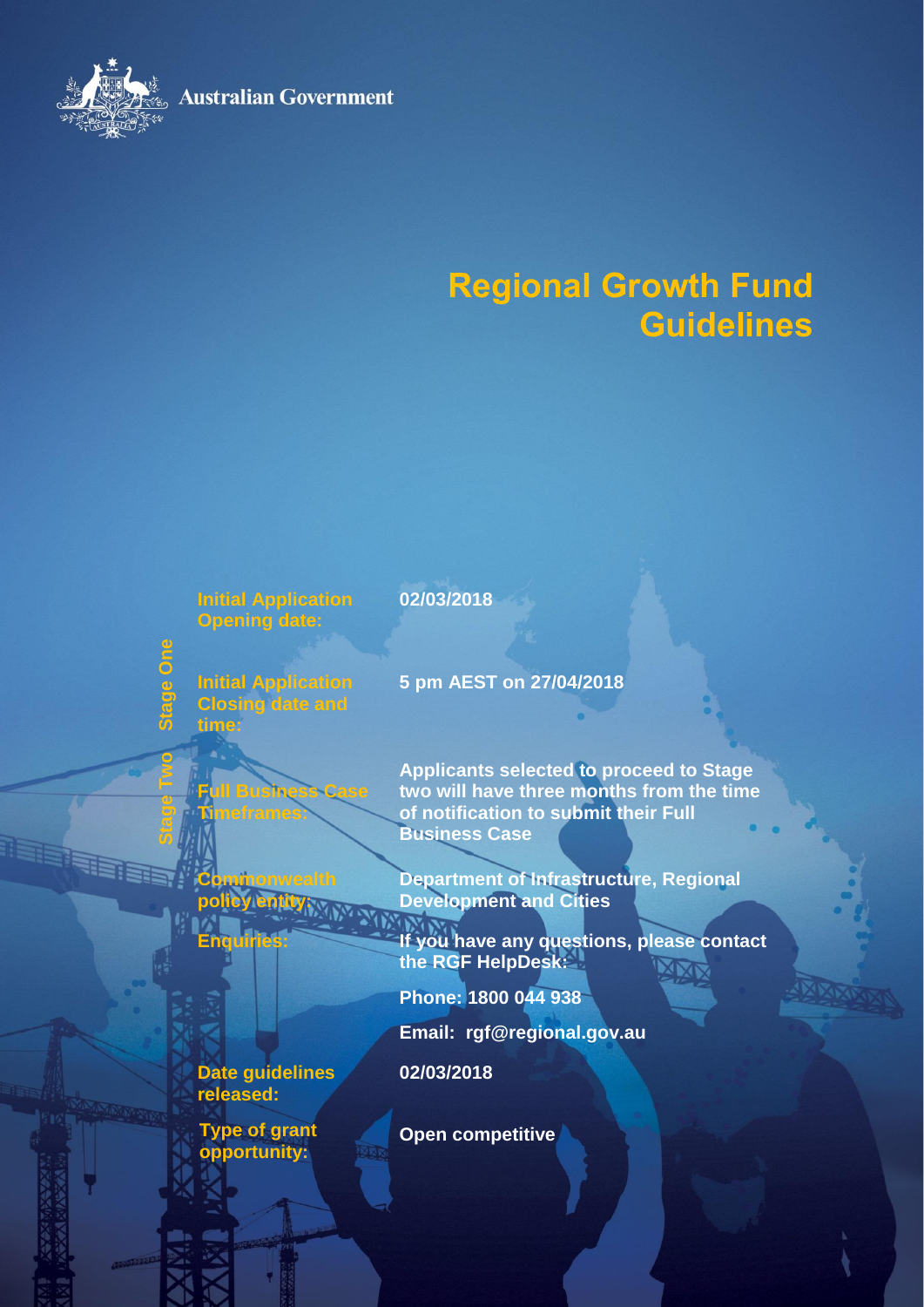# **A message from the Minister**



#### **As a fourth generation resident of Toowoomba and the Darling Downs in Queensland, regional Australia is in my blood. I believe in the immense opportunities that exist in rural, regional and remote Australia.**

I am focused on supporting regional communities to provide the jobs and the infrastructure that will keep families living and working in the regions.

Regional Australia has long been the engine room of the national economy. Agriculture, tourism and manufacturing are all key components of regional Australia's DNA. As Minister for Regional Development, Territories and Local Government, I want to ensure that these industries continue to grow, creating new and better paid jobs for Australians.

The Coalition Government is delivering on its vision for regional Australia. A key pillar of our plan is the Regional Growth Fund, a transformational program that will unlock economic opportunities across the regions.

This competitive funding opportunity will be limited to projects that benefit areas outside of the major capital cities. Successful projects will receive a minimum \$10 million contribution from the Commonwealth.

I encourage all communities to think big and use this program to pursue their vision to grow and develop their local region.

The Coalition Government looks forward to receiving transformational proposals that will ensure regional Australia is an even greater place to live, work and invest.

**The Hon Dr John McVeigh MP Minister for Regional Development, Territories and Local Government**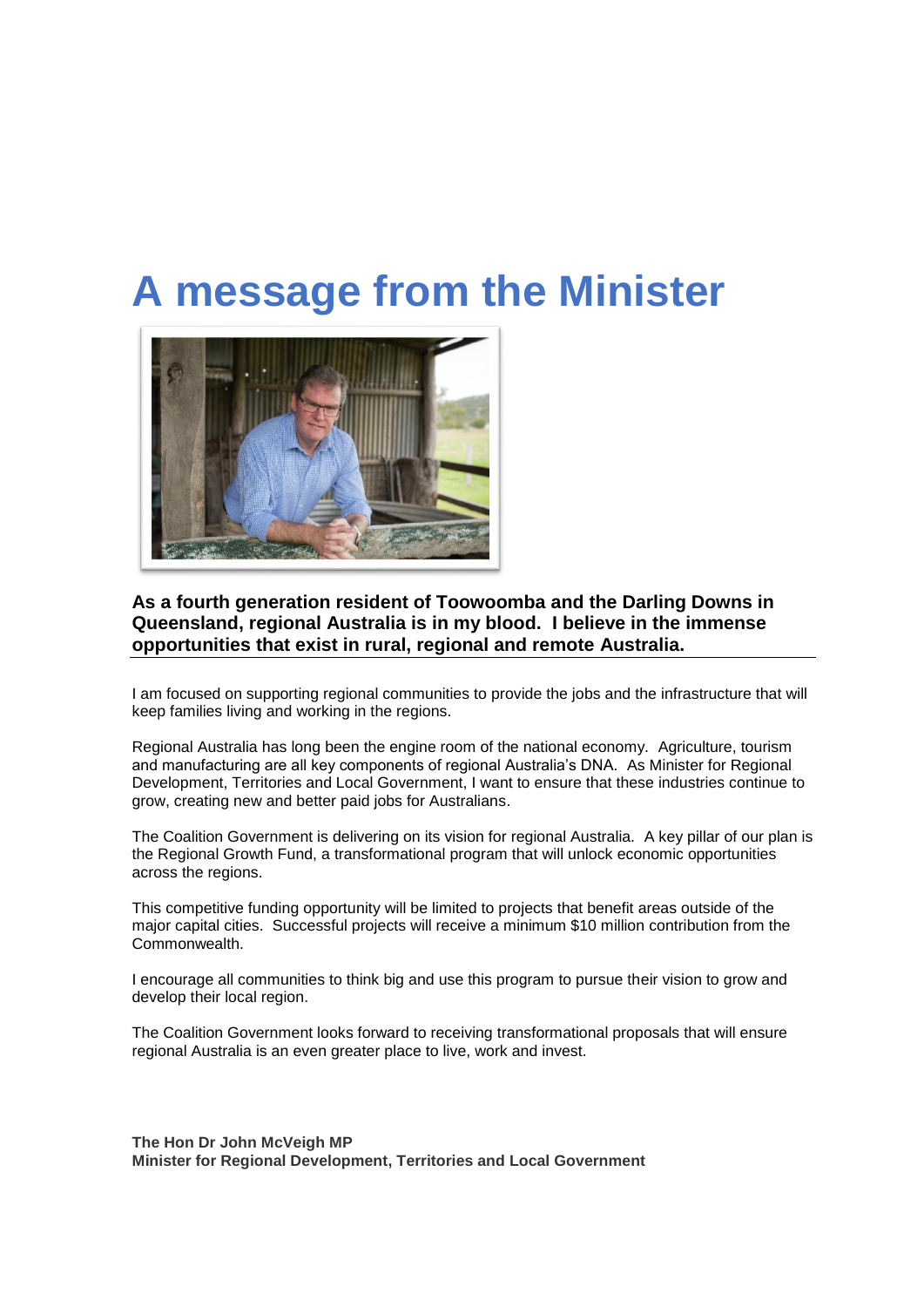## **Contents**

| 1.   |        |  |  |
|------|--------|--|--|
| 2.   |        |  |  |
| 3.   |        |  |  |
| 4.   |        |  |  |
| 5.   |        |  |  |
| 6.   |        |  |  |
| 7.   |        |  |  |
| 7.1  |        |  |  |
| 7.2  |        |  |  |
| 7.3  |        |  |  |
| 7.4  |        |  |  |
| 7.5  |        |  |  |
| 7.6  |        |  |  |
| 7.7  |        |  |  |
| 7.8  |        |  |  |
| 8.   |        |  |  |
| 8.1  |        |  |  |
| 8.2  |        |  |  |
| 8.3  |        |  |  |
| 8.4  |        |  |  |
| 8.5  |        |  |  |
| 8.6  |        |  |  |
| 9.   | 15     |  |  |
| 9.1  |        |  |  |
| 9.2  |        |  |  |
| 9.3  |        |  |  |
| 9.4  |        |  |  |
| 9.5  |        |  |  |
| 10.  |        |  |  |
| 10.1 |        |  |  |
| 10.2 |        |  |  |
| 10.3 |        |  |  |
|      | 10.3.1 |  |  |
|      | 10.3.2 |  |  |
| 10.4 |        |  |  |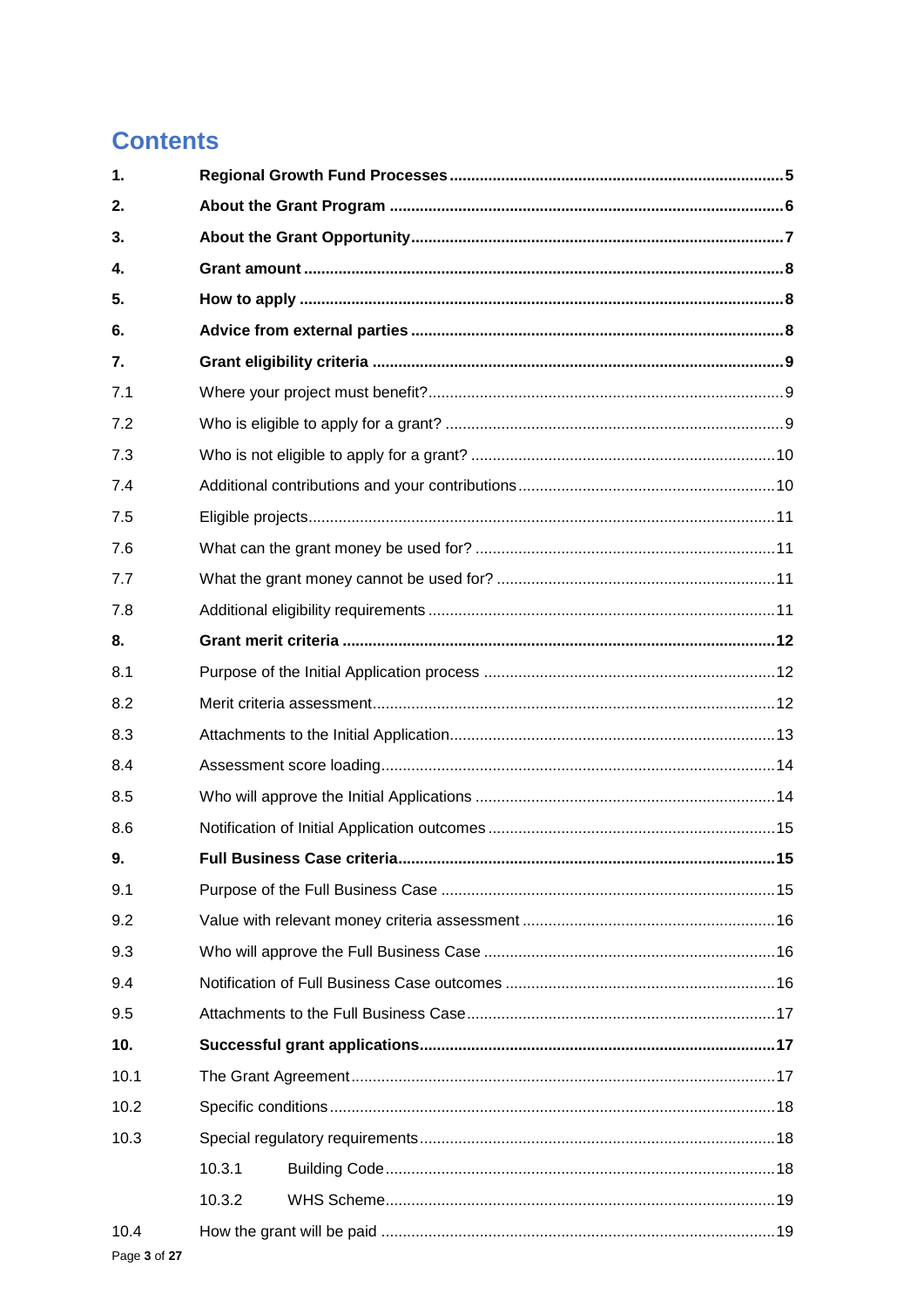| 10.5 |                                                                    |  |  |  |
|------|--------------------------------------------------------------------|--|--|--|
| 10.6 |                                                                    |  |  |  |
| 11.  |                                                                    |  |  |  |
| 12.  |                                                                    |  |  |  |
| 12.1 |                                                                    |  |  |  |
| 12.2 |                                                                    |  |  |  |
|      | 12.2.1                                                             |  |  |  |
|      | 12.2.2                                                             |  |  |  |
|      | 12.2.3                                                             |  |  |  |
| 12.3 |                                                                    |  |  |  |
| 12.4 |                                                                    |  |  |  |
| 12.5 |                                                                    |  |  |  |
| 12.6 |                                                                    |  |  |  |
| 12.7 |                                                                    |  |  |  |
| 12.8 |                                                                    |  |  |  |
| 13.  |                                                                    |  |  |  |
| 13.1 |                                                                    |  |  |  |
| 13.2 |                                                                    |  |  |  |
| 13.3 | Privacy: confidentiality and protection of personal information 23 |  |  |  |
| 13.4 |                                                                    |  |  |  |
| 14.  |                                                                    |  |  |  |
|      |                                                                    |  |  |  |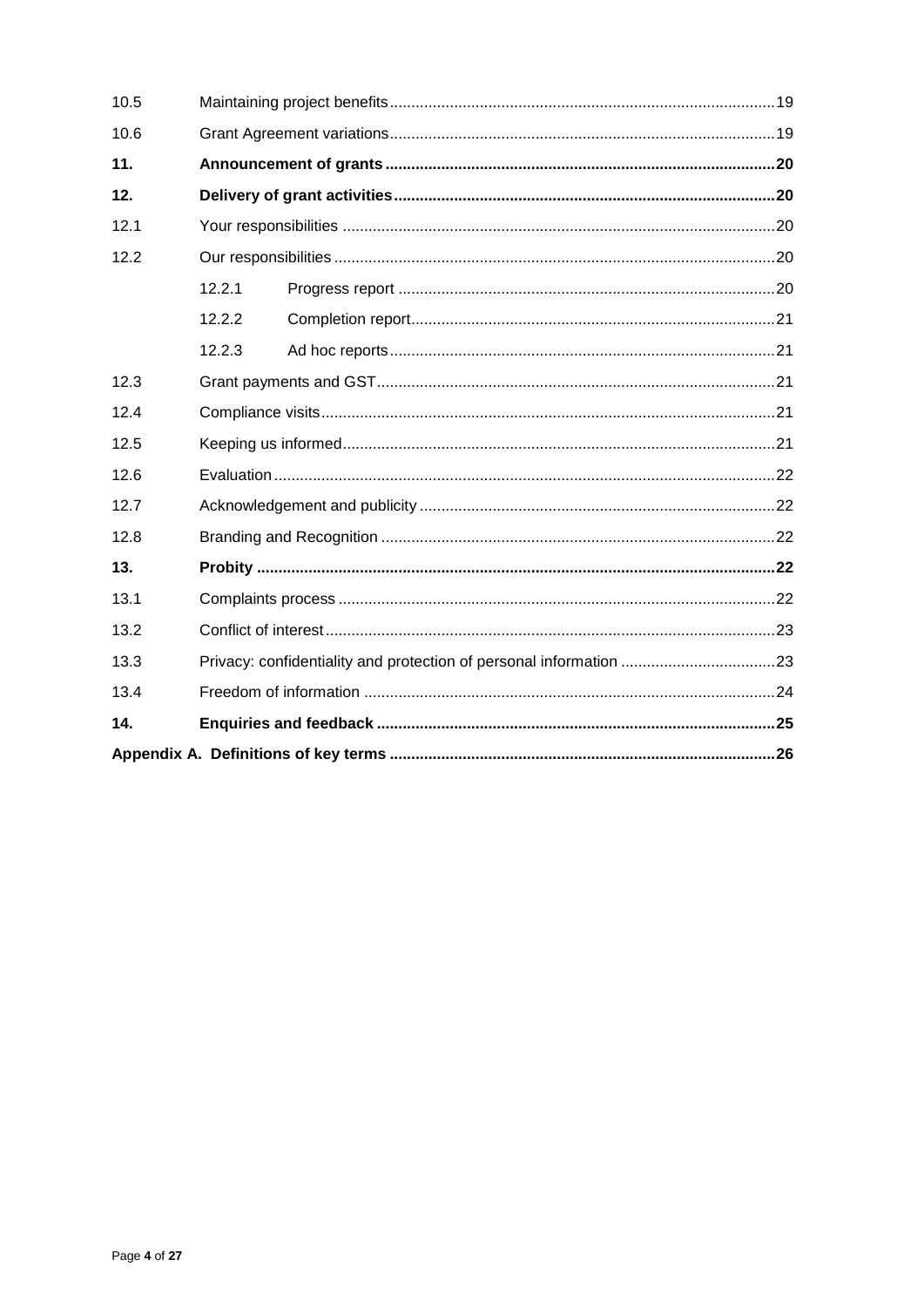## **1. Regional Growth Fund Processes**

### **REGIONAL GROWTH FUND PROCESS MAP**

The Regional Growth Fund is a \$272.2 million investment program to provide grants of \$10 million or more for major transformational projects, which support long term economic growth and create jobs in regions, including those undergoing structural adjustment.

Selection of projects will be undertaken in two stages. Stage One requires submission of an Initial Application for competitive assessment. Stage Two is for the submission of a Full Business Case.

We may contact applicants during both stages.

**THE GRANT OPPORTUNITY OPENS**

We publish the grant guidelines and advertise on GrantConnect.

www.grants.gov.au

### **STAGE ONE: INITIAL APPLICATION**

#### **YOU COMPLETE AND SUBMIT AN INITIAL APPLICATION**

Your Initial Application should align with these Program Guidelines.

#### **WE ASSESS ALL INITIAL APPLICATIONS**

We assess Initial Applications against eligibility and merit criteria.

#### **WE MAKE INITIAL APPLICATION RECOMMENDATIONS**

We provide recommendations to the Ministerial Panel on the eligibility and merit of each Initial Application.

**INITIAL APPLICATION DECISIONS ARE MADE** 

The Ministerial Panel, in conjunction with the Australian Government's Investment, Infrastructure and Innovation Committee of Cabinet or Cabinet, will decide which Initial Applications are successful to progress to Stage Two to submit a Full Business Case.

#### **WE NOTIFY YOU OF THE OUTCOME**

We advise you of the outcome of your Initial Application.

### **STAGE TWO: FULL BUSINESS CASE**

#### **YOU COMPLETE AND SUBMIT A FULL BUSINESS CASE**

Successful applicants of Stage One Initial Application are to submit a Full Business Case that aligns with these Program Guidelines.

#### **WE ASSESS ALL FULL BUSINESS CASES**

We assess Full Business Cases against the value with relevant money criteria.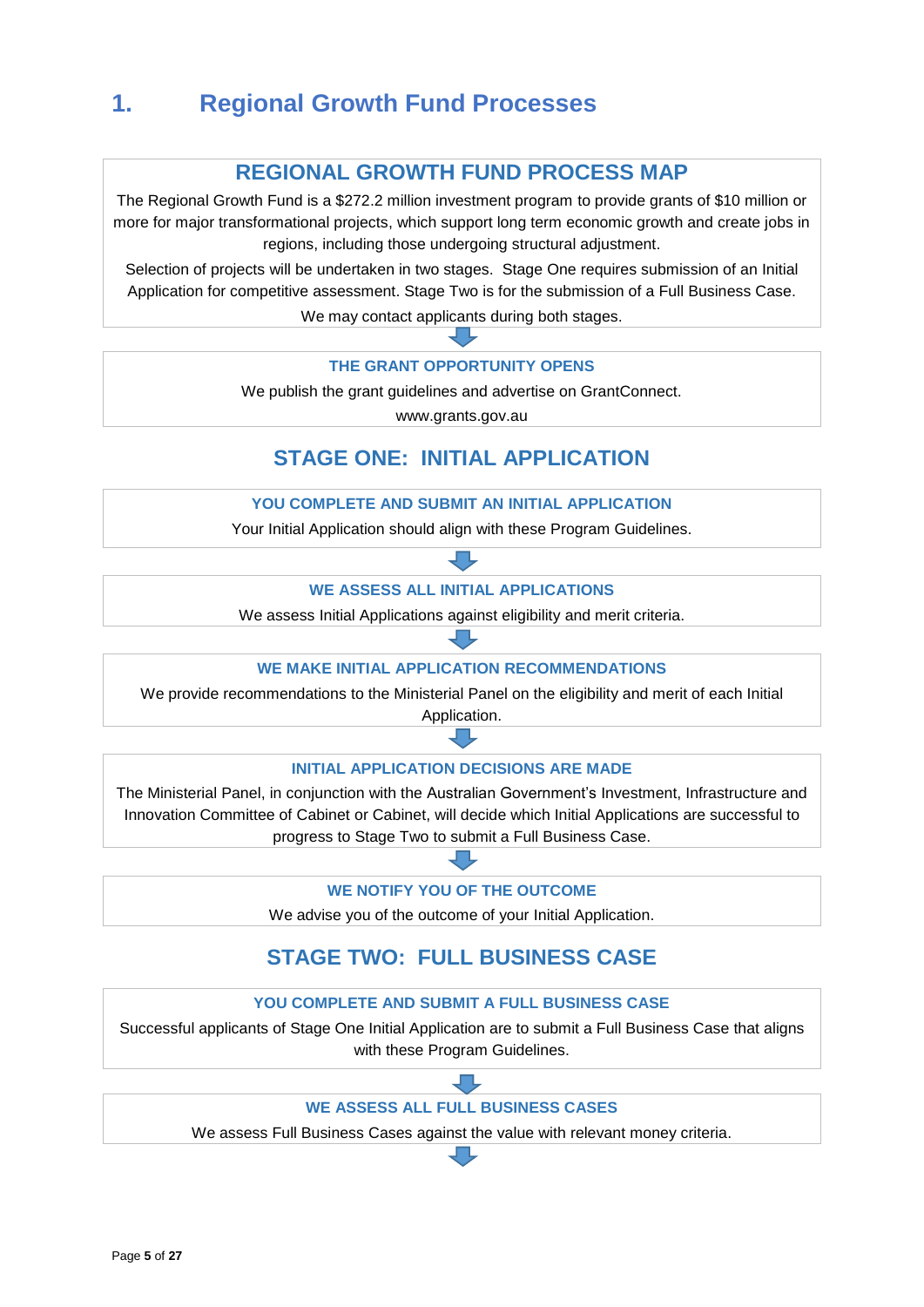#### **WE MAKE FULL BUSINESS CASE RECOMMENDATIONS**

We provide recommendations to the Minister on the value with relevant money of each Full Business

Case.

#### **FULL BUSINESS CASE DECISIONS ARE MADE**

The Minister will consider the recommendations and make a funding decision.

Applicants will be notified of the outcome.

#### **WE NOTIFY YOU OF THE OUTCOME E**

We advise you of the outcome of your Full Business Case. **N**

**O T**

#### **WE ENTER INTO A GRANT AGREEMENT E I W**

We will enter into a Grant Agreement with successful applicants.

#### **DELIVERY OF GRANT T I O Y**

**O**

**Y**

You undertake the grant activity as set out in your Grant Agreement. **F U**

We manage the grant by working with you, monitoring your progress and making payments. **Y O F**

**Y**

#### **EVALUATION OF THE REGIONAL GROWTH FUND O U H T**

We evaluate the specific grant activity and Regional Growth Fund as a whole. **O E**

We base this on information you provide to us and that we collect from various sources.

### **2.** About the Grant Program

The Regional Growth Fund (the Program or RGF) will run over four years from 2018-19 to 2021-22. **U M**

The objectives of the Program are to provide grants of \$10 million or more for major transformational **T E** projects, which support long term economic growth and create jobs in regions, including those **C** W undergoing structural adjustment.

The Australian Government's grant funding, through this Program, is expected to leverage investment from the private sector, not-for-profit organisations and other levels of government in the region. **E** d

The Program funding will commence in the 2018-19 financial year and cease on 30 June 2022.

The Program will fund projects across a range of key economic categories including, but not limited a s to: transport and communications, tourism, manufacturing and primary industries. d e Ĭ,

The Program will fund projects that are for 'common-use' infrastructure or private use infrastructure i o that will deliver significant and sustainable benefits to the region by creating jobs and flow-on benefits to the economy.

The Program is open to state and territory governments, local governments, the private sector and not-for-profit organisations.

A two stage process will allow applicants to submit an Initial Application for assessment without having to spend the time and resources developing a Full Business Case and associated documents. Projects that proceed to the second stage will then be required to submit comprehensive project management plans, asset maintenance/management plans, five year cash flows, evidence of use of project post completion, audited financial statements and information on any grants previously e c received from governments. <sup>ar</sup>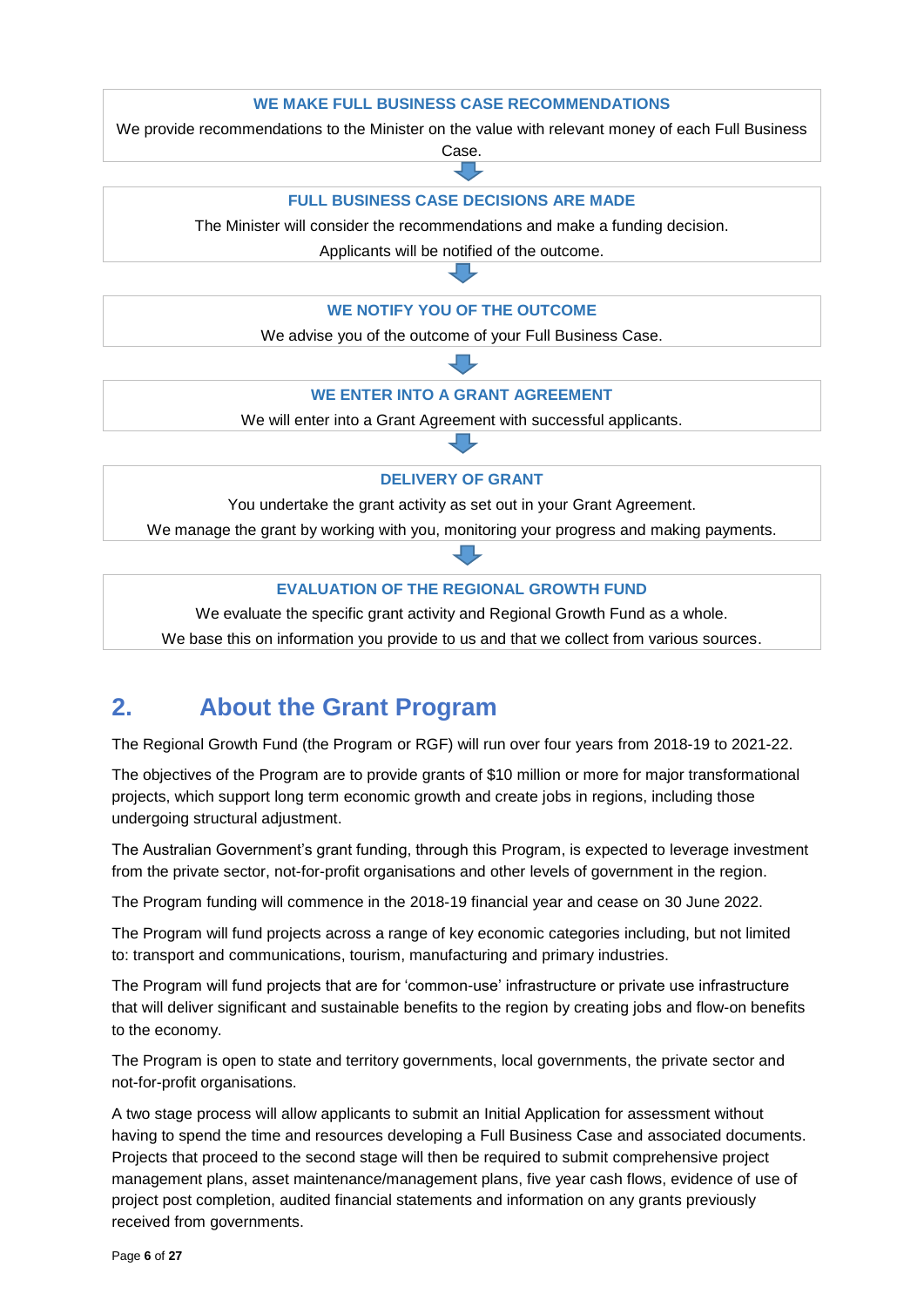The expected outcomes of the Program are to:

- create jobs
- drive economic growth
- build stronger regional communities.

An assessment process does not constitute a contract or other arrangement under which money may become payable. No obligation is placed upon the Australian Government in relation to the acceptance of applications during the Initial Application or other assessment rounds.

Legislative authority for the Program is currently being drafted as an inclusion in Schedule 1AB of the Federal Financial Framework (Supplementary Powers) Regulation 1997. No agreements will be signed, or payments made, until this work is finalised.

The Program will be undertaken according to the *Commonwealth Grants Rules and Guidelines (CGRGs)* at https://www.finance.gov.au/sites/default/files/commonwealth-grants-rules-andguidelines.pdf

### **3. About the Grant Opportunity**

These guidelines contain information about the Program, including the two stage process for selecting projects.

This document sets out:

- the purpose of the grant opportunity
- the eligibility, merit and value with relevant money assessment criteria
- how projects are monitored and evaluated
- responsibilities and expectations in relation to the opportunity.

You must read this document before filling out an application. Further information is available on [www.grants.gov.au](http://www.grants.gov.au/) to help you determine if your project is investment-ready; prepare your Initial Application; and, if applicable, Full Business Case.

Investment-ready projects are those that have co-funding and all required regulatory and/or development approvals identified, and can demonstrate robust planning, in order to commence following execution of a grant agreement.

The first stage for selecting projects is for the submission of an Initial Application, which will allow applicants to submit applications for an assessment against eligibility and merit criteria. This stage is competitive.

The second stage is for the submission of a Full Business Case to allow us to undertake a value with relevant money assessment. This will require the provision of more extensive documentation to support project planning, readiness for the project to proceed and long term viability of the project and the applicant. Advice and a recommendation will be provided to the Minister for approval of the funding under the *Public Governance, Performance and Accountability Act 2013*.

The Department of Infrastructure, Regional Development and Cities (the Department) may liaise with you, if necessary, through either stage.

The process was designed in this way so only applicants who are successful under the Initial Application are invited to submit a Full Business Case.

Decisions on which Initial Applications progress to a Full Business Case will be made by a Ministerial Panel in consultation with the Australian Government's Investment, Infrastructure and Innovation Committee of Cabinet or Cabinet.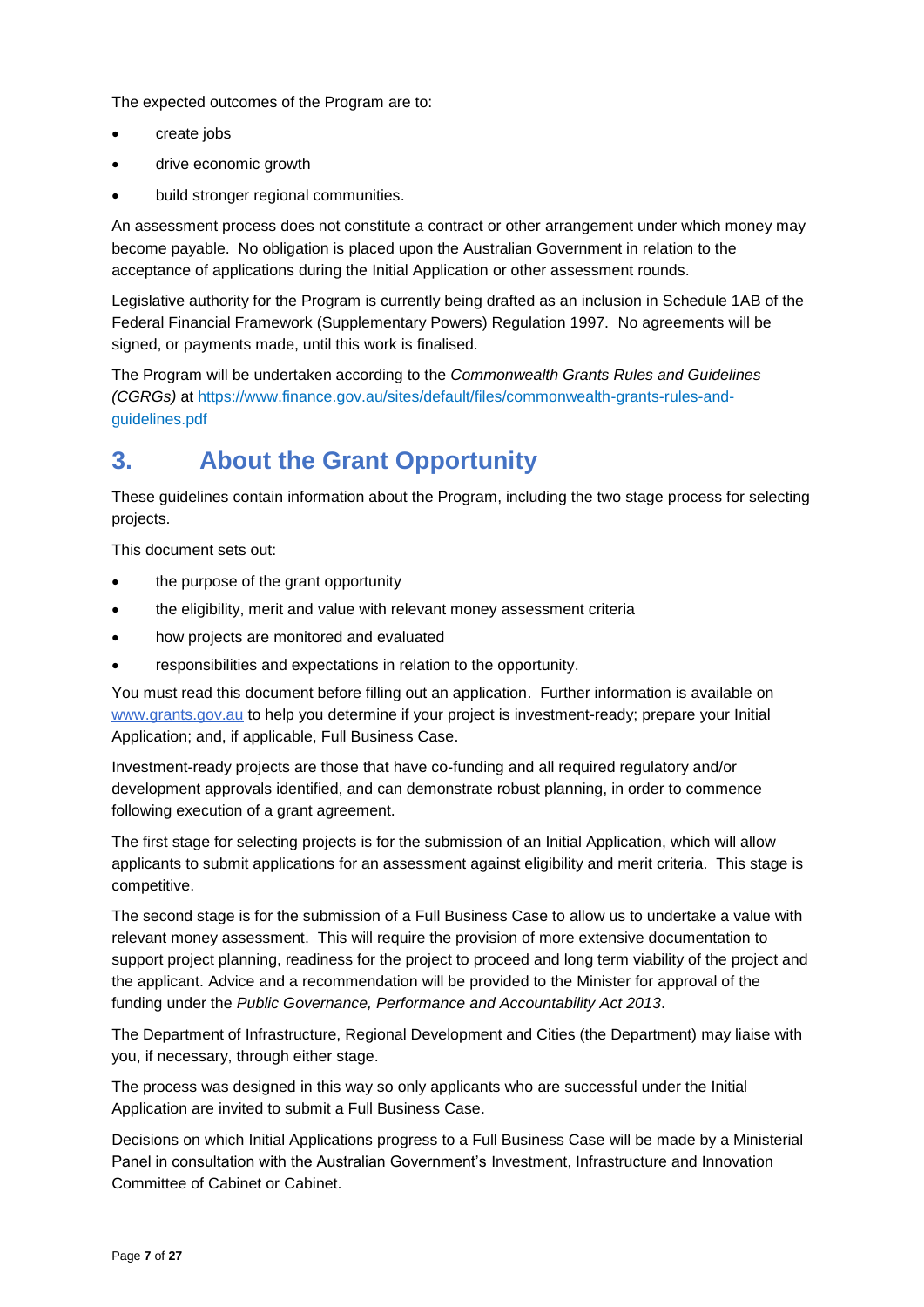Initial Applications will open on 2 March 2018. All Initial Applications must be submitted by 5 pm AEST 27 April 2018 in order to be eligible for assessment.

Successful applicants will be invited to submit a Full Business Case. Full Business Cases must be received by the Department within three months of notification.

Extensions to these timeframes will only be given in extenuating circumstances.

We have defined key terms used in these guidelines in **Appendix A**.

### **4. Grant amount**

The Australian Government has announced a total of \$272.2 million over four years from 2018-19 to 2021-22 for the Program.

Grant applications for a minimum of \$10 million will be considered.

Proponents or other contributors are required to contribute at least 50 per cent cash funding to the project. Therefore, the total project costs must be at least \$20 million (GST exclusive).

There is no cap on the maximum amount that may be applied for, however, it should be noted there is only \$272.2 million available in total.

Projects must be completed and acquitted by 30 June 2022.

### **5. How to apply**

Before you apply, you should read and understand these guidelines, the online Initial Application form and the draft Grant Agreement.

Stage One: Initial Applications are open to all eligible applicants for eligible projects that have strong claims against the merit criteria.

Stage Two: The Australian Government will seek a Full Business Case for successful projects to undergo a value with relevant money assessment for Ministerial approval. Successful applicants will be contacted to submit a Full Business Case.

You are encouraged to seek the support of your Regional Development Australia (RDA) Committee for your project. Your RDA Committee can:

- assist you to identify and develop a strong project proposal that will contribute to long term economic growth and is a priority within your region, and
- work with you to prepare a competitive Initial Application, supporting documents and evidence.

For contact information on your local RDA see [https://rda.gov.au/my-rda/.](https://rda.gov.au/my-rda/) Alternatively you can email the Department on [rda@infrastructure.gov.au](mailto:rda@infrastructure.gov.au) or call us on our RDA hotline 1800 505 938.

If you wish to withdraw an Initial Application you have already submitted contact us at [rgf@regional.gov.au.](mailto:rgf@regional.gov.au)

Projects proceeding to the Full Business Case stage must be consistent with their Stage One Initial Application.

### **6. Advice from external parties**

We may request advice on applications from local, state and territory governments, other Australian Government agencies, independent experts and other external parties.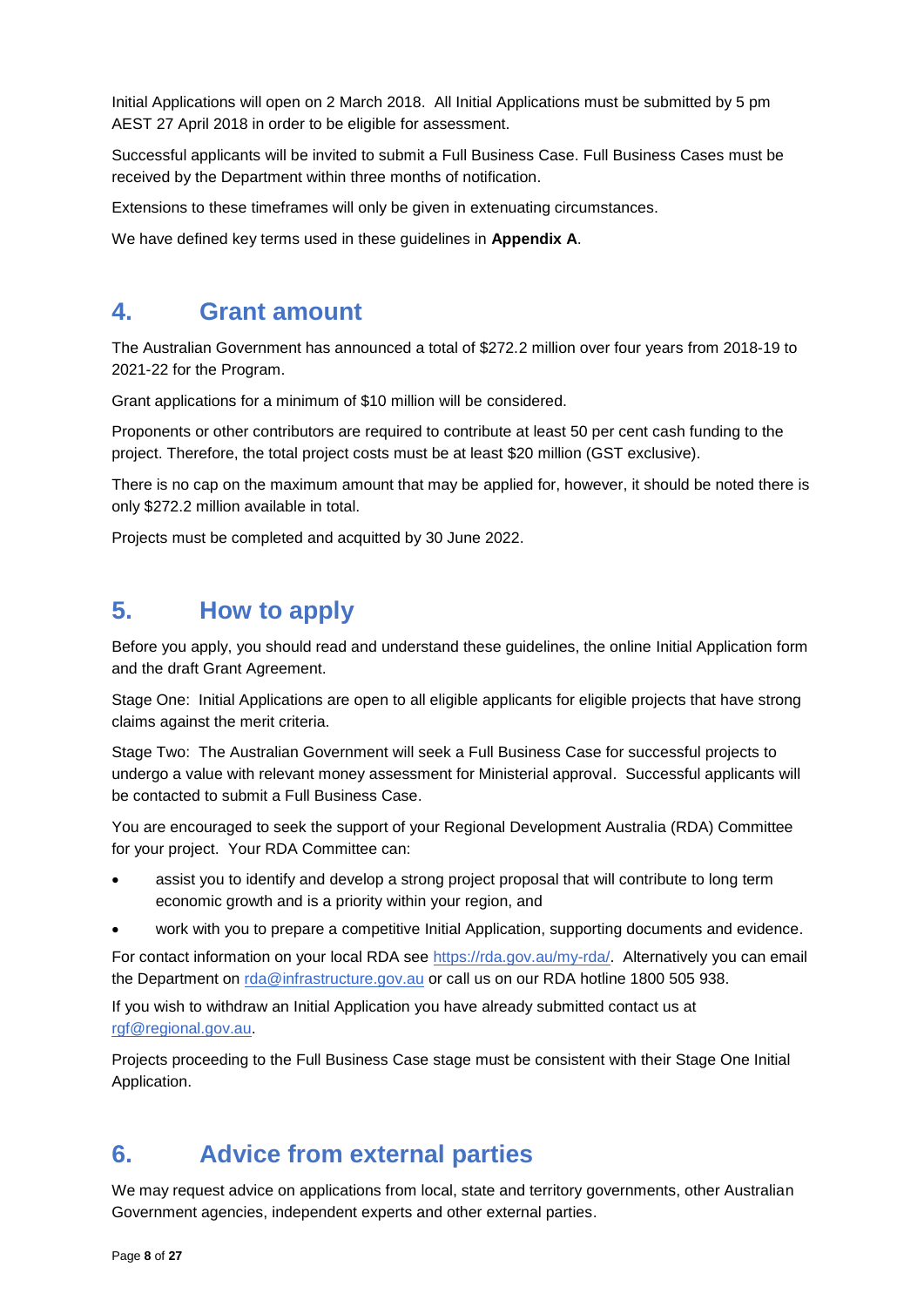Advice will be requested on, but not limited to, the history of the applicant in delivering projects, the viability of the project and applicant, the extent to which the project aligns with or delivers priorities in state and territory plans, confirmation of funding contributions and impact of the project on the region.

Where we believe an independent professional confirmation of our assessment of an Initial Application or Full Business Case is required, an Independent Viability Assessment may be undertaken.

The Independent Viability Assessment will be undertaken by an appropriately qualified external consultant engaged by us and the findings of the Independent Viability Assessment will be included in the assessment.

All information provided may be subject to an Independent Viability Assessment.

### **7. Grant eligibility criteria**

We cannot consider your Initial Application if you do not satisfy **all eligibility criteria.** The Program will not fund projects where construction has begun or where construction contracts are in place at the time of the Full Business Case.

The Program will fund projects that are for 'common-use' infrastructure or private use infrastructure that will deliver significant and sustainable benefits to the region by creating jobs and flow-on benefits to the economy.

Examples of 'common-use' infrastructure projects include freight hubs, roads, ports and terminals, medical hubs, communication infrastructure, and integrated tourism activities and assets that enhance and support Australia's regional tourism experience.

Private use infrastructure will be considered where a strong economic case has been made and where the Australian Government's investment will not crowd out private investment that would have otherwise occurred.

### 7.1 Where your project must benefit?

Your project must be located in Australia and in an eligible area or, if your project is located in an excluded area, you must clearly demonstrate how ongoing economic benefits flow directly into an eligible area.

In your Initial Application you will need to provide the latitude and longitude of your project location.

A mapping tool is available on [http://maps.infrastructure.gov.au](http://maps.infrastructure.gov.au/) to assist you in determining the location of your project.

The excluded areas for the purposes of the Program are the Urban Centre and Locality (UCL) cities over 1 million people for Sydney, Melbourne, Brisbane, Perth and Adelaide as defined by the Australian Bureau of Statistics' Australian Statistical Geography Standard. For the city of Canberra, the excluded area is only the part of the Canberra-Queanbeyan Significant Urban Area that is located within the Australian Capital Territory.

### 7.2 Who is eligible to apply for a grant?

To be eligible you must be a legal entity, have an Australian Business Number (ABN) or Australian Company Number (ACN), and be one of the following entities:

- a private sector business, i.e. for-profit businesses that are not owned or operated by the Government
- a State or Territory Government
- a local governing body as defined by the *Local Government (Financial Assistance) Act 1995*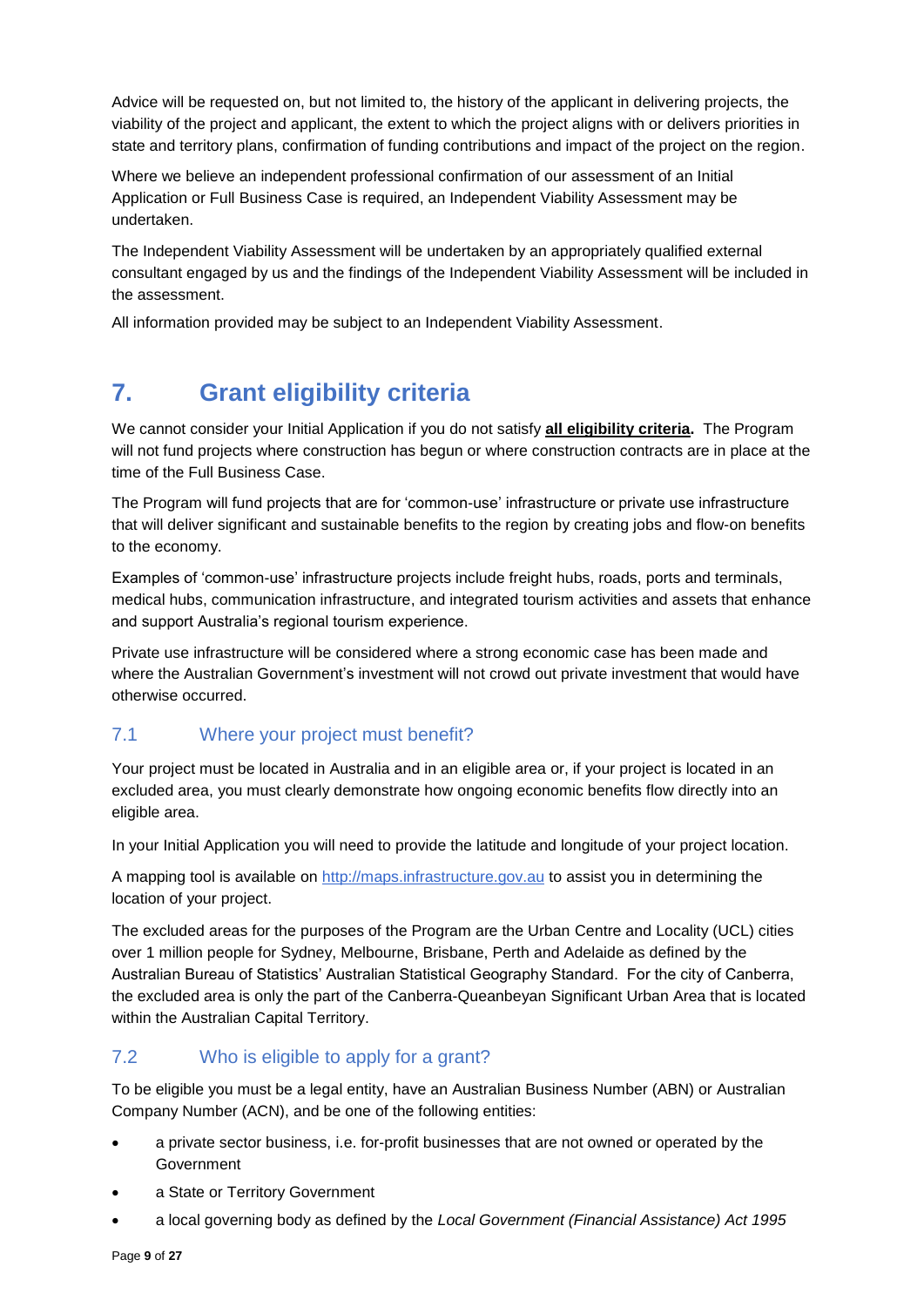- a not-for-profit organisation that has been established for at least two years. As a not-for-profit organisation you must demonstrate your not-for-profit status through one of the following:
	- Australian Charities and Not-for-profits Commission's (ACNC) current registration
	- **EXECUTE:** State or Territory Incorporated Association status
	- Constitutional documents and/or Articles of Association that demonstrate the not-forprofit character of the organisation.

For the purposes of the Program, we also consider the following organisations to be local governing bodies:

- Anangu Pitjantjatjara, Maralinga, Gerard, Nepabunna and Yalata local governing bodies in SA
- Cocos (Keeling) Islands Shire Council
- The Lord Howe Island Board
- Norfolk Island Regional Council
- The Outback Communities Authority
- The Shire of Christmas Island
- The Silverton and Tibooburra villages in NSW
- The Trust Account in the NT.

The Department will undertake appropriate verification checks on all applicants such as through the Australian Securities & Investments Commission (ASIC) registers and relevant state agencies that oversight integrity of public administration (such as Independent Commission Against Corruption (ICAC) in New South Wales and the Crime and Corruption Commission (CCC) in Queensland). This information will be provided to the Ministerial Panel for consideration when deciding those projects that will be selected to proceed to Full Business Case.

#### 7.3 Who is not eligible to apply for a grant?

You are not eligible to apply if you are:

- an individual, partnership or trust (however, an incorporated trustee may apply on behalf of a trust) that is not a registered private sector business
- public or private schools
- a Regional Development Australia Committee.

#### 7.4 Additional contributions and your contributions

Additional contributions refers to the cash contribution (excluding in-kind contributions) from you or sources other than Australian Government grant funding. Additional contributions must be a minimum ratio of 1:1, which means the Australian Government will contribute a maximum of 50 percent of all project costs.

You must provide advice in your Initial Application as to whether the additional contributions are confirmed or sought. If confirmed, you must supply evidence of confirmation.

If additional contributions are not yet confirmed (i.e. sought), applicants must provide advice as to when confirmation is expected. If you are successful at Stage One, confirmation of sought funding must be provided with the Full Business Case.

Any organisation can provide the additional contributions including:

- you as the applicant
- local government
- state or territory governments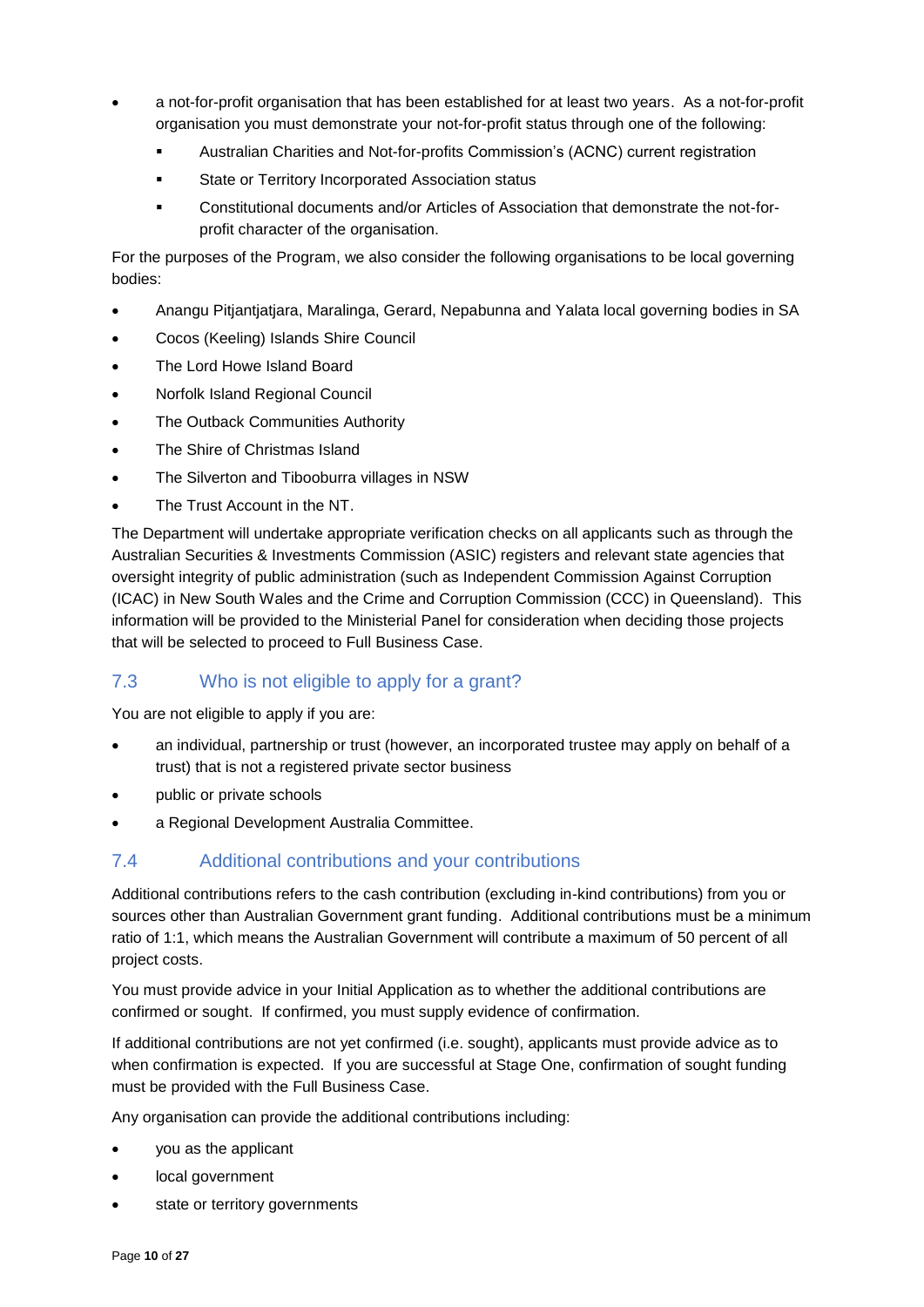- not-for-profit organisations
- private sector companies
- individuals
- Aboriginal Benefits Account (not considered Australian Government funding).

#### 7.5 Eligible projects

Projects must be for 'common-use' infrastructure or private use infrastructure that will deliver significant and sustainable benefits to the region by creating jobs and flow-on benefits to the economy.

Your project must be a capital project involving the construction of new infrastructure, or the upgrade or an extension of existing infrastructure. The upgrade or extension of existing infrastructure will only be eligible where you can demonstrate significant increase in benefit.

Your project may include a number of strategically linked projects which together form a Package of Works that will deliver economic benefits to a region or regions.

To be eligible your project must be ready to **commence within 12 weeks** of executing the Grant Agreement. We consider commencement to be taking steps to allow construction to commence. You must acquit your project by 30 June 2022.

#### 7.6 What can the grant money be used for?

You can only spend the grant and additional funding on eligible activities directly related to the project. If your application is successful, these activities will be defined in your Grant Agreement.

You can use the grant or additional funding for the following activities:

- purchase of materials
- purchase of land or existing infrastructure where the purchase is not the sole activity of the project
- external labour hire
- plant and equipment hire
- construction activities
- external consulting costs directly related to the delivery of the construction.

#### 7.7 What the grant money cannot be used for?

You cannot use the grant or additional funding for the following activities:

- repair or replacement of existing infrastructure where there is no demonstrated significant increase in benefit
- ongoing operating costs including utilities and staffing
- soft infrastructure, including computer software or hardware that is not an integral part of the funded capital project
- project overhead items including office equipment, vehicles or mobile capital equipment (examples include trucks and earthmoving equipment and the applicant's internal plant operating costs)
- business case development and feasibility studies.

#### 7.8 Additional eligibility requirements

In order to be eligible you must also:

provide the relevant mandatory attachments outlined in section 8.3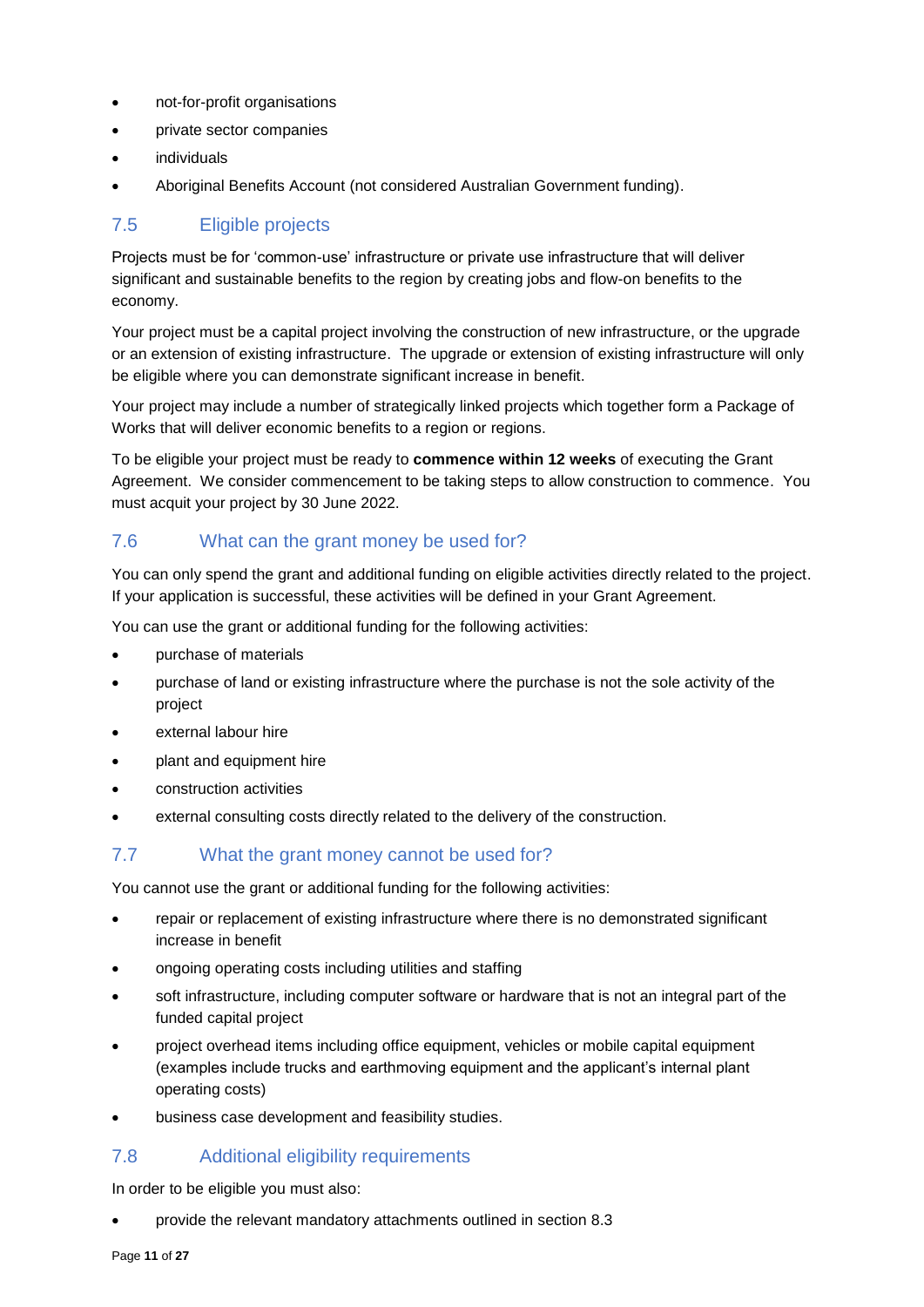declare you can comply with special regulatory requirements as outlined in section 10.3

### **8. Grant merit criteria**

#### 8.1 Purpose of the Initial Application process

The objective of the Initial Application process is to allow eligible applicants to submit projects for consideration without committing significant resources to developing a Full Business Case.

The Initial Application should provide enough information and supporting documents to ensure that the project will be able to deliver the Program outcomes and be completed within the timeframe of the Program.

#### 8.2 Merit criteria assessment

To submit a competitive Initial Application you will need to address each of the three merit criteria:

- 1. Create jobs
- 2. Drive economic growth
- 3. Build stronger regional communities.

We will assess your Initial Application against each merit criterion using the scoring indicated. The application form asks questions that relate to the merit criteria below.

To be successful, Initial Applications must meet a minimum benchmark against each of the three merit criteria.

#### Merit criterion 1 – Create Jobs

#### **Job creation as a result of your project including direct employees during and post construction and indirect employees post construction (20 points). You should define, quantify and provide evidence to support your answers.**

You should quantify the total number of jobs during and post construction including:

- increasing the number of jobs
- increasing Indigenous employment
- increasing youth employment youth is defined as 16 to 24 years

#### Merit criterion 2 – Drive Economic Growth

#### **The economic benefit your project will deliver to the region during and beyond the construction phase (20 points). You should define, quantify and provide evidence to support your answers.**

You must provide evidence of how your project will increase economic activity, improve productivity, provide wider access to markets or provide fairer and more equitable economic outcomes. Examples of how your project could demonstrate these economic benefits include:

- increasing the establishment of new businesses, the relocation of a business or part of a business from an ineligible area to an eligible area or the production of goods and services in the region (this includes direct and indirect opportunities created through the project)
- providing transformational growth in existing sectors through combined benefits, e.g. tourism, agriculture, manufacturing, communication
- the use of local suppliers and goods
- increased use of Indigenous enterprises and suppliers
- improved accessibility for businesses to markets and supporting services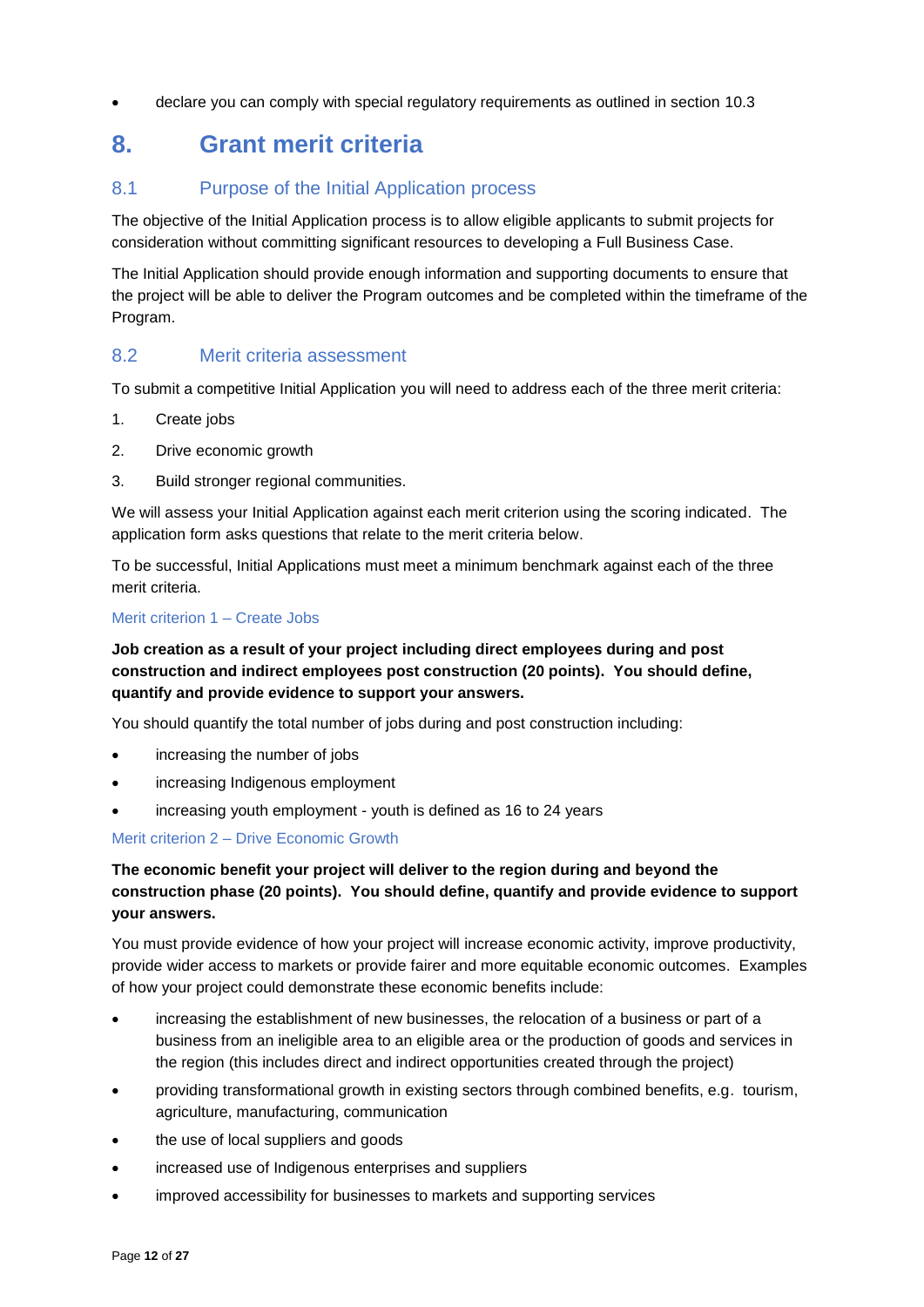support from state or territory or local governments. This can be in the form of letters of support for the project, the project being included in regional or state strategic plans, cocontribution to the project, etc.

You must provide details on the impact your project may have on other businesses or sectors of the economy, whether they be positive or negative.

Merit criterion 3 – Build Stronger Regional Communities

#### **How your project will increase a regional community's resilience (10 points). You should define, quantify and provide evidence to support your answers.**

You must provide evidence of how your project will increase the regional resilience to economic fluctuations by strengthening and building capacity, including:

- improving the productivity and skills of the region
- increasing the attractiveness and liveability in the region
- increasing connectivity including access to education and government services
- increasing the diversity of jobs available in a region.

#### 8.3 Attachments to the Initial Application

We require the following documents with your Initial Application.

| <b>INITIAL APPLICATION</b>                                                  |                                                                                                                                                                                                                                                                                                                                                                                                                                                                                                                                                                                                                                                             |  |  |  |
|-----------------------------------------------------------------------------|-------------------------------------------------------------------------------------------------------------------------------------------------------------------------------------------------------------------------------------------------------------------------------------------------------------------------------------------------------------------------------------------------------------------------------------------------------------------------------------------------------------------------------------------------------------------------------------------------------------------------------------------------------------|--|--|--|
| <b>Applicant type</b>                                                       | <b>Document</b>                                                                                                                                                                                                                                                                                                                                                                                                                                                                                                                                                                                                                                             |  |  |  |
| Mandatory Documents (must be submitted for your application to be eligible) |                                                                                                                                                                                                                                                                                                                                                                                                                                                                                                                                                                                                                                                             |  |  |  |
| All applicants                                                              | Evidence of a current ABN or ACN                                                                                                                                                                                                                                                                                                                                                                                                                                                                                                                                                                                                                            |  |  |  |
| Not-for-profit organisations                                                | Evidence of your not-for-profit status<br><b>Current Australian Charities and Not-for-profits</b><br>$\bullet$<br>Commission's (ACNC) Registration, or<br>Incorporated association certificate, or<br>Constitutional documents and/or Articles of Association<br>that demonstrate the not-for-profit character of the<br>organisation.                                                                                                                                                                                                                                                                                                                      |  |  |  |
| For incorporated trustees<br>applying on behalf of a trust                  | Trust documents showing the relationship of the incorporated<br>trustee to the trust.                                                                                                                                                                                                                                                                                                                                                                                                                                                                                                                                                                       |  |  |  |
| All applicants                                                              | If additional contributions are confirmed, letters evidencing the<br>cash or in-kind contribution confirmed from each contributing<br>organisation or individual. They must:<br>be on the organisation's letterhead,<br>$\bullet$<br>be signed and dated by an authorised person, and<br>set out the value and timing of contributions and any<br>conditions attached.<br>If additional contributions are not yet confirmed (i.e. sought),<br>applicants must provide advice as to when confirmation is<br>expected. If the applicant is successful at Stage One,<br>confirmation of sought funding must be provided with the Full<br><b>Business Case.</b> |  |  |  |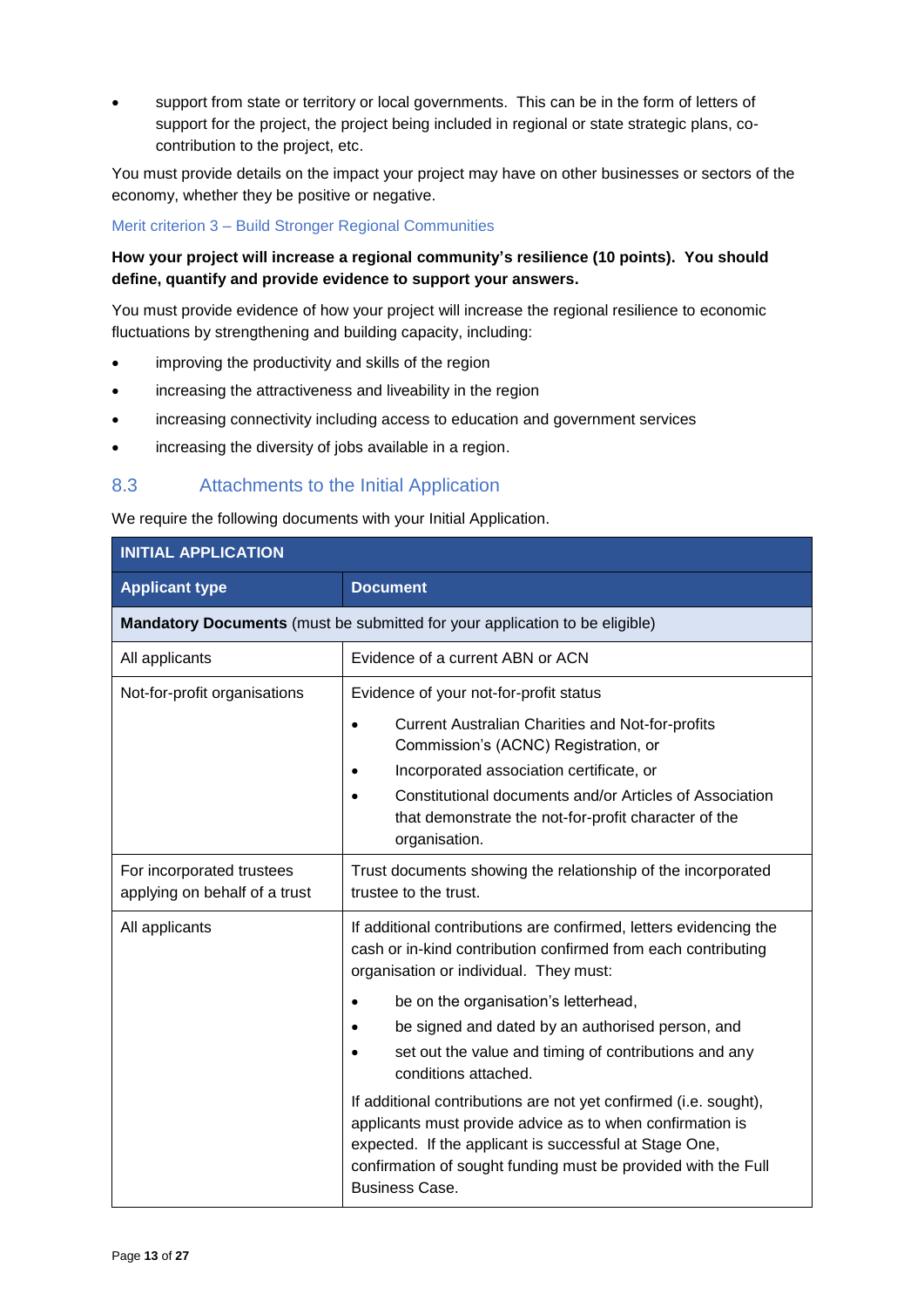| <b>INITIAL APPLICATION</b>                                                                          |                                                                                                           |  |
|-----------------------------------------------------------------------------------------------------|-----------------------------------------------------------------------------------------------------------|--|
| <b>Applicant type</b>                                                                               | <b>Document</b>                                                                                           |  |
| All applicants                                                                                      | Project Management Plans, commensurate with stage of<br>development of the project, which should include: |  |
|                                                                                                     | Scope                                                                                                     |  |
|                                                                                                     | Proposed Implementation methodology                                                                       |  |
|                                                                                                     | Timeframes                                                                                                |  |
|                                                                                                     | <b>Budget/Cost Estimates</b>                                                                              |  |
|                                                                                                     | Details of Regulatory Approvals                                                                           |  |
|                                                                                                     | <b>Procurement Plan</b>                                                                                   |  |
|                                                                                                     | Risk Management Plan                                                                                      |  |
|                                                                                                     | <b>Evaluation Plan</b>                                                                                    |  |
| Supporting Documents (evidence to support claims made against the merit criteria for<br>assessment) |                                                                                                           |  |
| All applicants                                                                                      | Evidence and/or assumptions of how the infrastructure will:                                               |  |
|                                                                                                     | Create jobs                                                                                               |  |
|                                                                                                     | Drive economic growth                                                                                     |  |
|                                                                                                     | Build stronger regional communities                                                                       |  |

You must attach supporting documentation to the Initial Application form consistent with the instructions provided within the on-line form.

### 8.4 Assessment score loading

We may apply a loading to your total merit criteria assessment score consistent with your remoteness classification. Very remote projects will receive the highest loading and inner regional projects the lowest loading. The loading accounts for the challenges which may be faced in outer regional and remote areas.

Your project location (latitude and longitude) determines your remoteness classification. The criteria for the remoteness classification are based on the Australian Bureau of Statistics' [Remoteness](http://www.abs.gov.au/websitedbs/d3310114.nsf/home/remoteness+structure)  [Structure](http://www.abs.gov.au/websitedbs/d3310114.nsf/home/remoteness+structure)<sup>1</sup> under the Australian Statistical Geography Standard.

Your project may include multiple site locations. Where there is mix of regional and remote site locations, you must nominate a project location based on where the majority of the benefit from your project will flow and substantiate your nominated location with evidence to be considered for the loading.

### 8.5 Who will approve the Initial Applications

Following an assessment of the eligible Initial Applications, we will provide a recommendation to the Ministerial Panel. The Ministerial Panel will consider the recommendation and supporting information, and make decisions on projects to proceed to Full Business Case in consultation with the Investment, Infrastructure and Innovation Committee of Cabinet or Cabinet.

Copies of the Initial Application, supporting documents, outcomes of our assessment and any other information that we consider relevant may be provided to the Ministerial Panel.

-

<sup>&</sup>lt;sup>1</sup> http://www.abs.gov.au/websitedbs/d3310114.nsf/home/remoteness+structure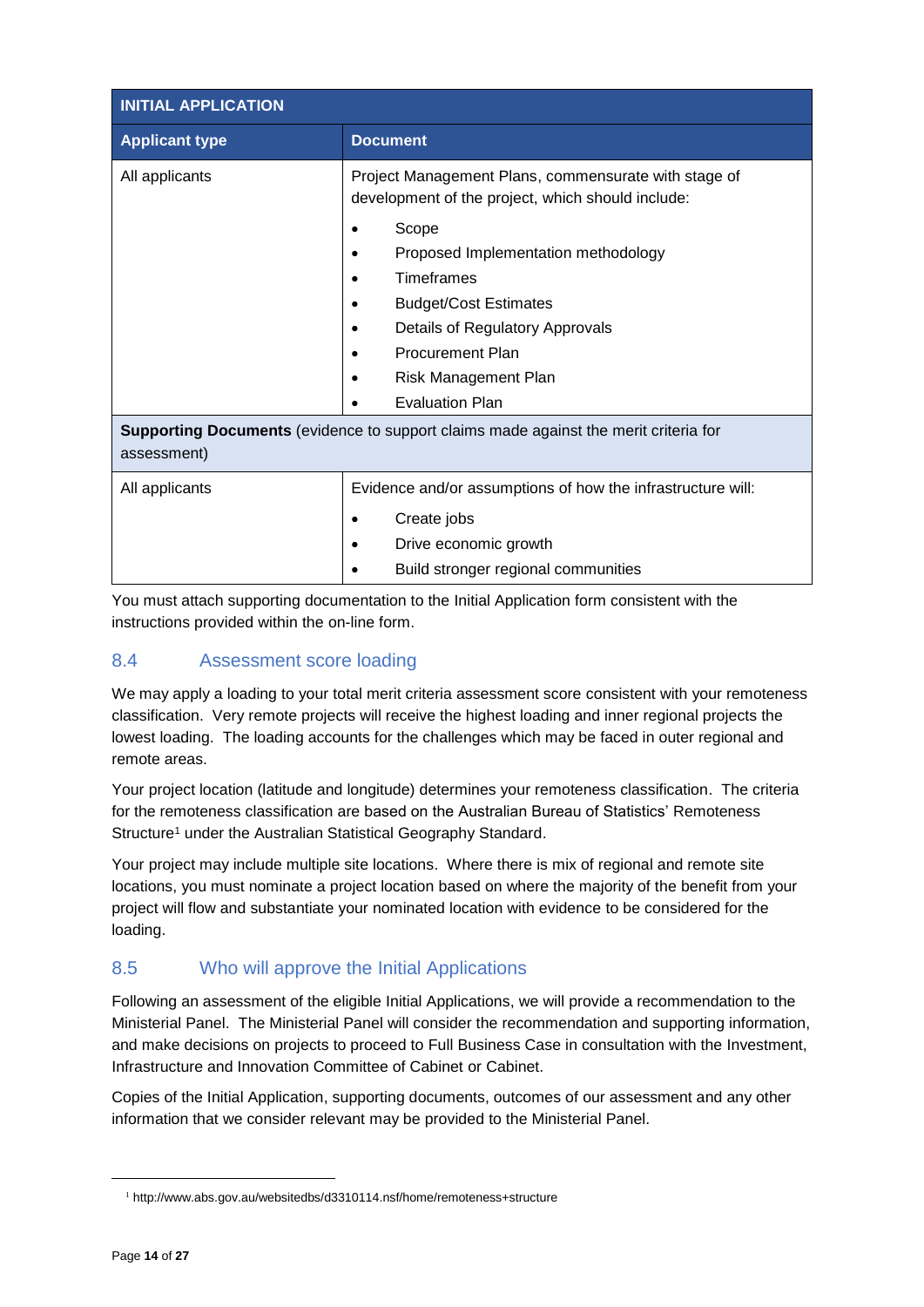In addition to the Initial Application, supporting material and recommendation, the Ministerial Panel, and the Investment, Infrastructure and Innovation Committee of Cabinet or Cabinet may take other factors into account when making decisions on projects to be funded, including, but not limited to:

- the broader regional reach of the Program
- the broader regional reach of the project
- other similar existing or planned infrastructure in the region to ensure that there is genuine demand and/or no duplication of facilities or services
- other infrastructure or planned infrastructure projects in the region, and the extent to which the proposed project supports or builds on those projects and the services that they offer
- the likelihood of the project proceeding without RGF funding
- the Australian Government's priorities.

The Ministerial Panel**'**s decision is final in all matters. There is no appeal mechanism for decisions on whether or not to invite a project to proceed to Full Business Case.

Should a project that is invited to Full Business Case not be successful at the end of the value with relevant money assessment, the Ministerial Panel may reconsider unsuccessful Initial Applications and invite a Full Business Case at a later stage.

#### 8.6 Notification of Initial Application outcomes

You will be advised of the outcomes of your Initial Application, following a decision by the Ministerial Panel. If you are successful, you will be invited to submit a Full Business Case, which will include documentation that will inform a value with relevant money assessment.

Unsuccessful applicants may request feedback within one month of being notified of the decision.

### **9. Full Business Case criteria**

The second stage is the submission of a Full Business Case.

Only projects selected by the Ministerial Panel as a result of the Initial Application process will be eligible to submit a Full Business Case for a value with relevant money assessment.

Projects will need to be investment ready with all additional funding confirmed, required regulatory and/or development approvals identified, local, state or territory government support confirmed and will need to demonstrate robust planning, in order to commence following execution of a Grant Agreement.

Project cost estimates must be GST exclusive.

The Program will not fund projects where construction has begun or where construction contracts are in place at the time of submitting the Full Business Case.

The Full Business Case stage will commence when a successful Stage One applicant is invited to submit a Full Business Case. Applicants will have three months from the date of notification to submit a Full Business Case. Extensions to this timeframe will only be given in extenuating circumstances.

Applicants invited to submit a Full Business Case should not vary the project in scope or location from the information provided in their Initial Application.

#### 9.1 Purpose of the Full Business Case

The objective of the Full Business Case is for eligible applicants to submit project and proponent information and supporting documents to allow us to undertake a value with relevant money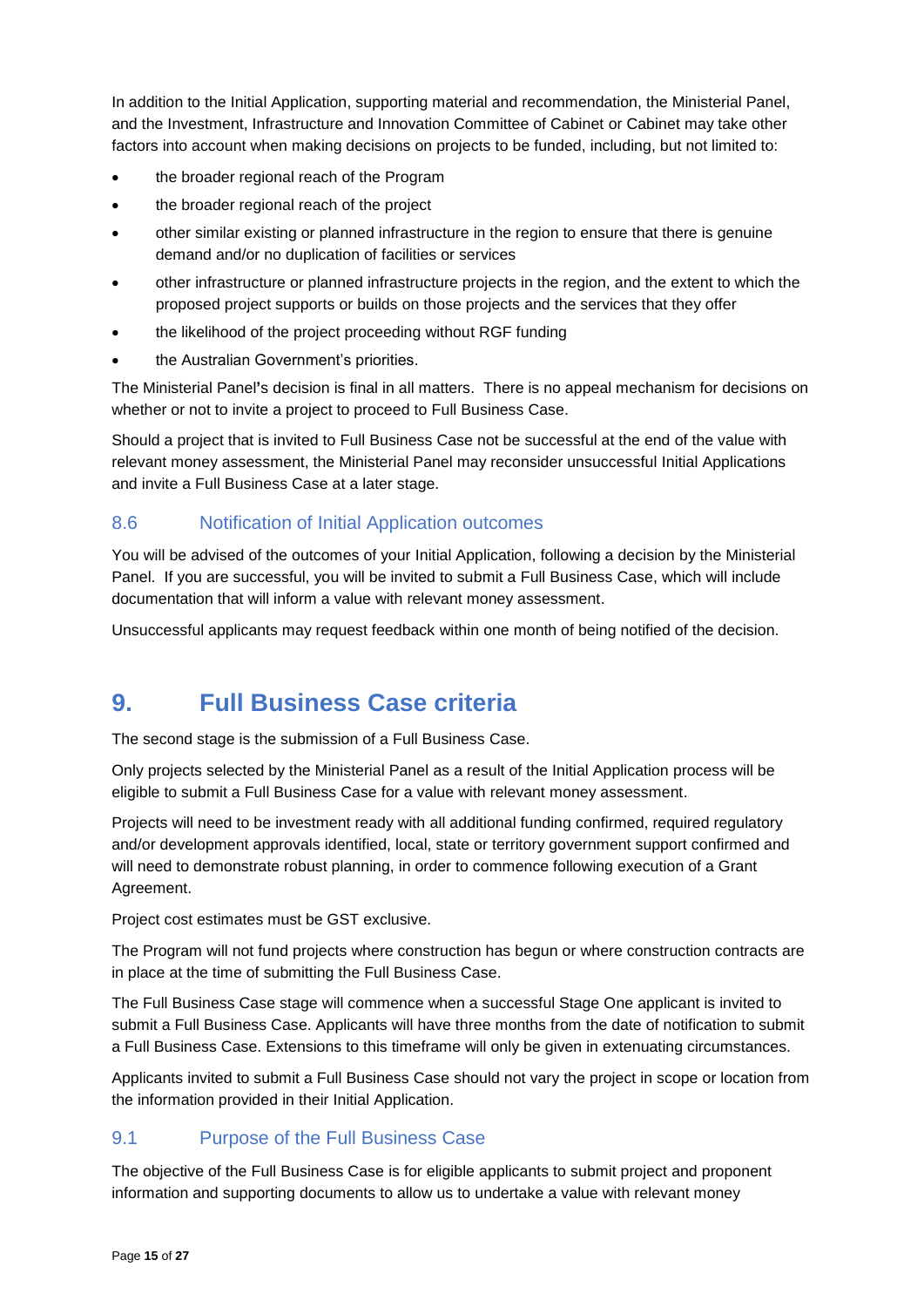assessment. On completion of the assessment, we will make a recommendation to the Minister regarding formal Ministerial Approval of the projects.

The value with relevant money assessment will assess:

- project viability and sustainability
- applicant viability.

#### 9.2 Value with relevant money criteria assessment

The value with relevant money assessment will include consideration of:

#### Project viability and sustainability

An assessment against this criterion is intended to identify and consider the complexity of the project, risks associated with its delivery and ongoing management and the capability of the applicant to deliver and maintain the project.

Key considerations will include, but may not be limited to:

- how rigorously the project has been scoped and costed by the applicant
- how rigorously the applicant has assessed delivery risks and treatments for these risks
- how the applicant proposes to maintain the project in the future.

#### Eligible Applicant viability

Assessment is intended to establish the financial stability of the eligible applicant and their capacity to meet costs associated with the delivery of the project. This consideration does not apply to local, state and territory governments.

Key considerations may include the eligible applicant's level of liquidity (its ability to pay its debts when they fall due) and solvency (does it have enough assets to cover liabilities).

#### 9.3 Who will approve the Full Business Case

Following the value with relevant money assessment, we will provide a recommendation to the Minister for Regional Development, Territories and Local Government.

The Minister will consider whether the proposal will make proper use of Commonwealth resources, as required by Commonwealth legislation, and whether any specific requirements will be imposed as a condition of funding, should funding be approved.

The Minister's decision is final in all matters, including:

- the approval of the grant
- the grant funding amount to be awarded
- the terms and conditions of the grant.

There is no appeal mechanism for decisions to approve or not approve a grant.

#### 9.4 Notification of Full Business Case outcomes

You will be advised of the outcomes of your Full Business Case assessment, following a decision by the Minister. If you are provided a grant, you will also be advised about any specific conditions attached to the grant.

Unsuccessful applicants may request feedback within one month of being notified of the decision.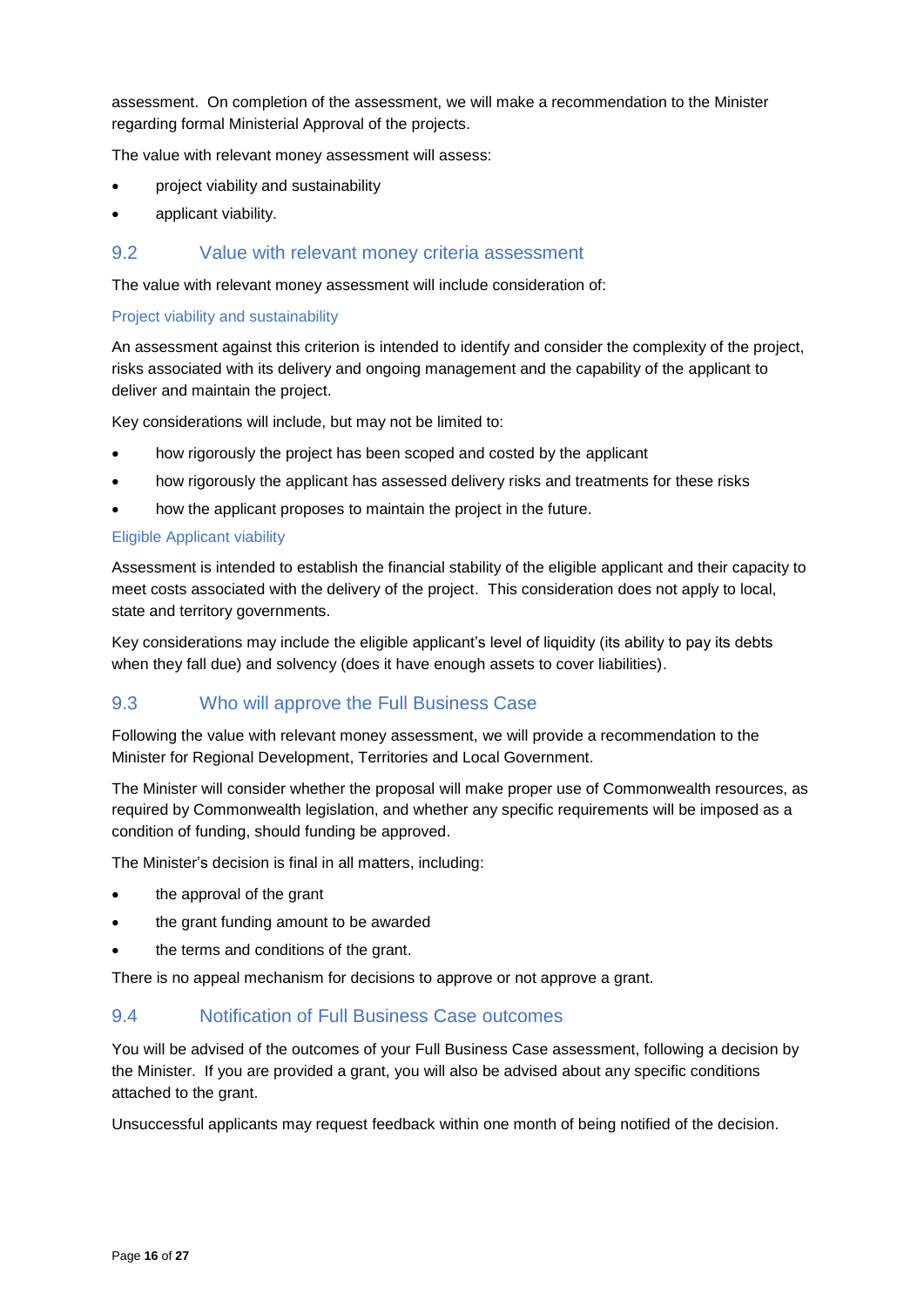### 9.5 Attachments to the Full Business Case

| <b>FULL BUSINESS CASE</b>                                          |                                                                                                                                                                                                                                                                                                                                                                                             |  |
|--------------------------------------------------------------------|---------------------------------------------------------------------------------------------------------------------------------------------------------------------------------------------------------------------------------------------------------------------------------------------------------------------------------------------------------------------------------------------|--|
| <b>Applicant type</b>                                              | <b>Document</b>                                                                                                                                                                                                                                                                                                                                                                             |  |
| All applicants                                                     | Project Management Plans which should include:<br>Scope<br>$\bullet$<br>Implementation methodology<br><b>Timeframes</b><br>Budget/Cost Estimates (GST exclusive)<br>Confirmation of additional contributions, if not confirmed at<br>the Initial Application stage<br><b>Regulatory Approvals</b><br>$\bullet$<br><b>Procurement Plan</b><br>Risk Management Plan<br><b>Evaluation Plan</b> |  |
| All applicants                                                     | Asset Maintenance/Management Plan which includes evidence of<br>how you will maintain the asset in a viable and operational state<br>for at least the period identified at section 10.5                                                                                                                                                                                                     |  |
| All applicants                                                     | Five year cash flow.                                                                                                                                                                                                                                                                                                                                                                        |  |
| All applicants                                                     | Evidence of use of the project post completion including:<br>Commitments from other users of the facility<br>Relevant approvals.                                                                                                                                                                                                                                                            |  |
| All applicants except local,<br>state and territory<br>governments | Audited Financial Statements for the two most recent consecutive<br>years signed by an approved Auditor.                                                                                                                                                                                                                                                                                    |  |
| All applicants except local,<br>state and territory<br>governments | Identify grants previously received from governments or evidence<br>of ability to manage third party funding.                                                                                                                                                                                                                                                                               |  |

We require the following documents with the Full Business Case

You must attach supporting documentation to the Full Business Case form consistent with the instructions provided within the form.

### **10. Successful grant applications**

### 10.1 The Grant Agreement

If you are successful, you must enter into a legally binding Grant Agreement with the Commonwealth represented by the Department**.** We will use the [Commonwealth Standard Grant Agreement.](http://www.finance.gov.au/financial-framework/financial-management-policy-guidance/grants/grant-agreement-template-project.html) A draft Grant Agreement is available on www.grants.gov.au. Standard terms and conditions for the Grant Agreement will apply and cannot be changed. A schedule may be used to outline the specific grant requirements. Any additional conditions attached to the grant will be identified in the grant offer or during the Grant Agreement negotiations. Where the project is a Package of Works, all elements of the Package will be included in the Grant Agreement.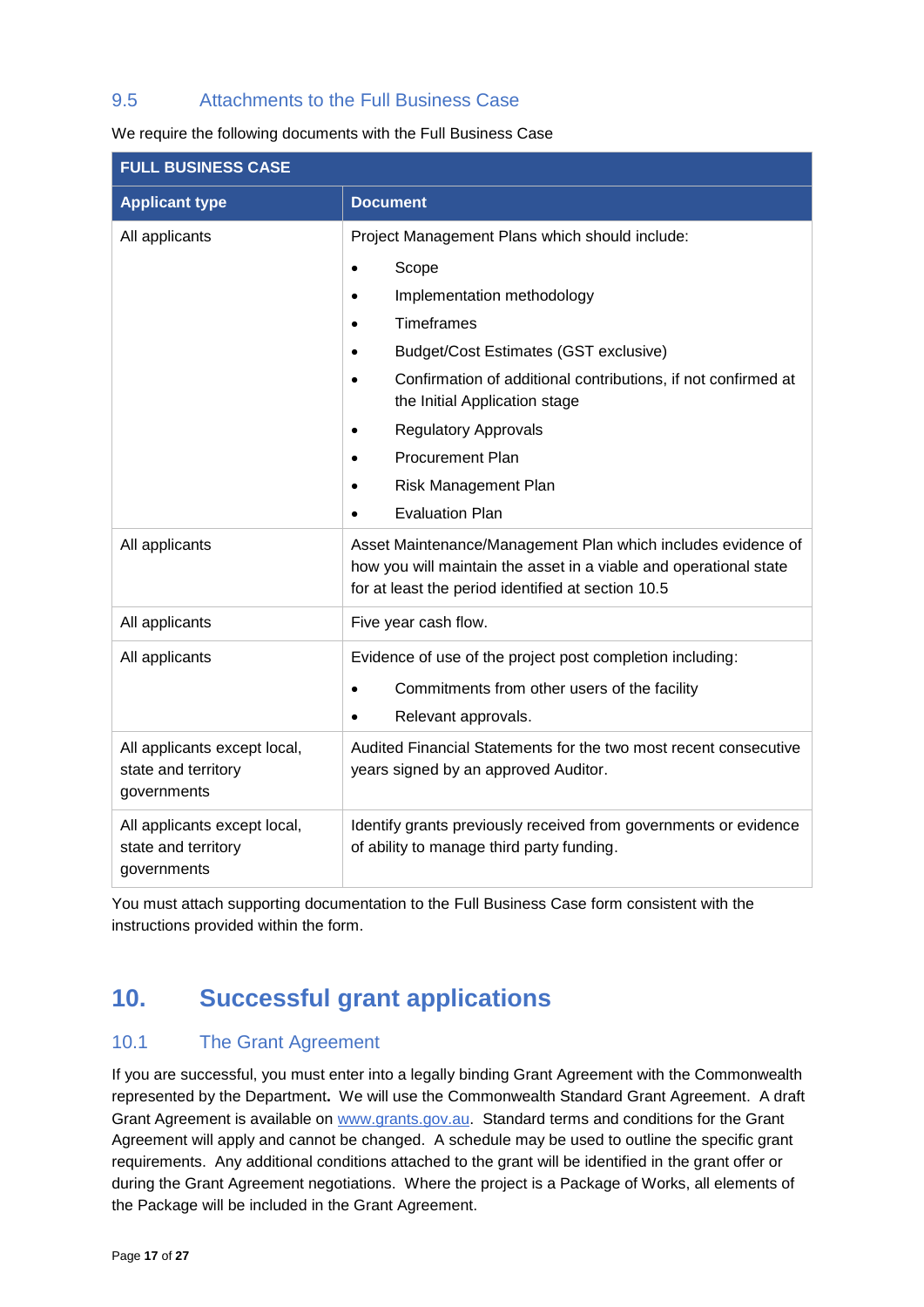It is recommended that applicants familiarise themselves with the conditions of the Grant Agreement or consider seeking independent advice on the implications of Grant Agreement conditions and their capacity to meet these conditions if funding is approved.

We will work with successful applicants to have Grant Agreements executed within four weeks of funding approval ('execute' means both you and the Commonwealth have signed the Grant Agreement). The offer may lapse if both parties do not execute the Grant Agreement within this time.

Successful applicants should not make financial commitments based on approval of funding until the Grant Agreement has been executed.

We will develop the Grant Agreement on the information you provided in your application. Should you propose any changes to these details, we will review these against the Initial Application and Full Business Case to ensure they do not impact the project as approved by the Minister.

We will not make any grant payments until there is an executed Grant Agreement in place.

Once the Grant Agreement is executed, we expect you to commence the project **within 12 weeks.**

#### 10.2 Specific conditions

There may be specific conditions attached to the funding approval as a result of the assessment process or further considerations by the Minister. These will be identified in the offer of funding or during Grant Agreement negotiations.

#### 10.3 Special regulatory requirements

You are required to be compliant with all relevant laws and regulations. Wherever the Australian Government funds building and construction activities, the following special regulatory requirements apply.

- Building Code 2016<sup>2</sup> (Building Code)
- Australian Government Building and Construction WHS Accreditation Scheme<sup>3</sup> (WHS Scheme).

To be eligible, you must declare in your application that you comply with these requirements. You will need to declare you can meet these requirements in your Grant Agreement with the Commonwealth.

#### 10.3.1 Building Code

The Building Code is administered by relevant state and territory administrations under relevant state or territory legislation on behalf of the Fair Work Building and Construction Commission<sup>4</sup> .

The Building Code applies to all construction projects indirectly funded by the Australian Government through grants and other programs where:

- the value of Australian Government contribution to a project is at least \$5 million and represents at least 50 per cent of the total construction project value, or
- regardless of the proportion of Australian Government funding, where the Australian Government contribution to a project is \$10 million or more.

-

<sup>2</sup> http://www.fwbc.gov.au/building-code

<sup>3</sup> http://www.fsc.gov.au/sites/fsc/needaccredited/accreditationscheme/pages/theaccreditationscheme

<sup>4</sup> https://www.fwbc.gov.au/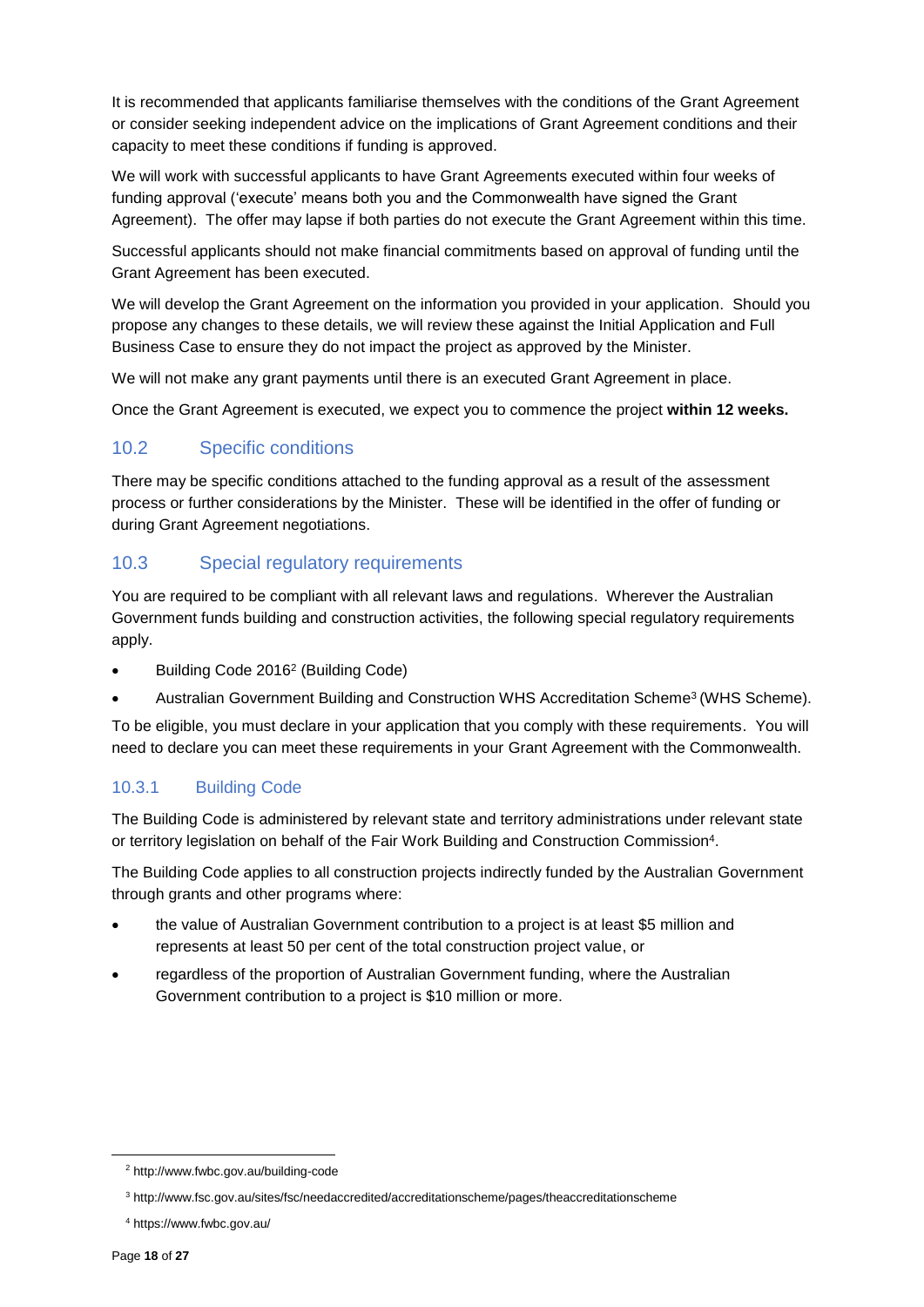#### 10.3.2 WHS Scheme

The WHS Scheme is administered by the Office of the Federal Safety Commissioner<sup>5</sup> .

The Scheme applies to projects that are indirectly funded by the Australian Government where:

- the head contract under the project includes building work of \$4 million of more (GST inclusive) AND:
	- the value of the Australian Government contribution to the project is at least \$6 million (including GST) and represents at least 50 per cent of the total construction project; or
	- the Australian Government contribution to a project is \$10 million (including GST) or more, irrespective of the proportion of Australian Government funding.

#### 10.4 How the grant will be paid

The Grant Agreement will state the:

- description of the project to be delivered, including the Package of Works as relevant
- maximum grant amount we will pay
- amount, timing and requirements of each milestone payment
- the contributions you must make to the project.

We will not exceed the maximum grant amount under any circumstances. If you incur extra eligible expenditure, you must pay it yourself.

A payment schedule will be negotiated with you. Grant funding will be paid:

- as you achieve agreed milestones, and
- on our acceptance of satisfactory progress reports, which will include evidence of achievement of any special conditions.

We will retain up to ten percent of the total grant funding for the final payment. We will pay this when you submit a satisfactory final report.

Under exceptional circumstances the Program Manager may allow alternative payment arrangements.

#### <span id="page-18-0"></span>10.5 Maintaining project benefits

In your Grant Agreement, you will be required to operate and maintain your project for the purpose of the project for a minimum of five years after project completion.

#### 10.6 Grant Agreement variations

We recognise that unexpected events may affect project progress. In these circumstances, you can request a project variation, including:

- changing project milestones
- extending the timeframe for completing the project
- changing project activities.

The Program does not allow for an increase to the agreed amount of grant funds or extensions to milestones beyond the funding appropriation timeframe.

If you want to propose changes to the Grant Agreement, you must put them in writing before the Grant Agreement end date. Contact the Program Manager for further information. We will not consider changes after the Grant Agreement end date.

-

<sup>5</sup> http://www.fsc.gov.au/sites/FSC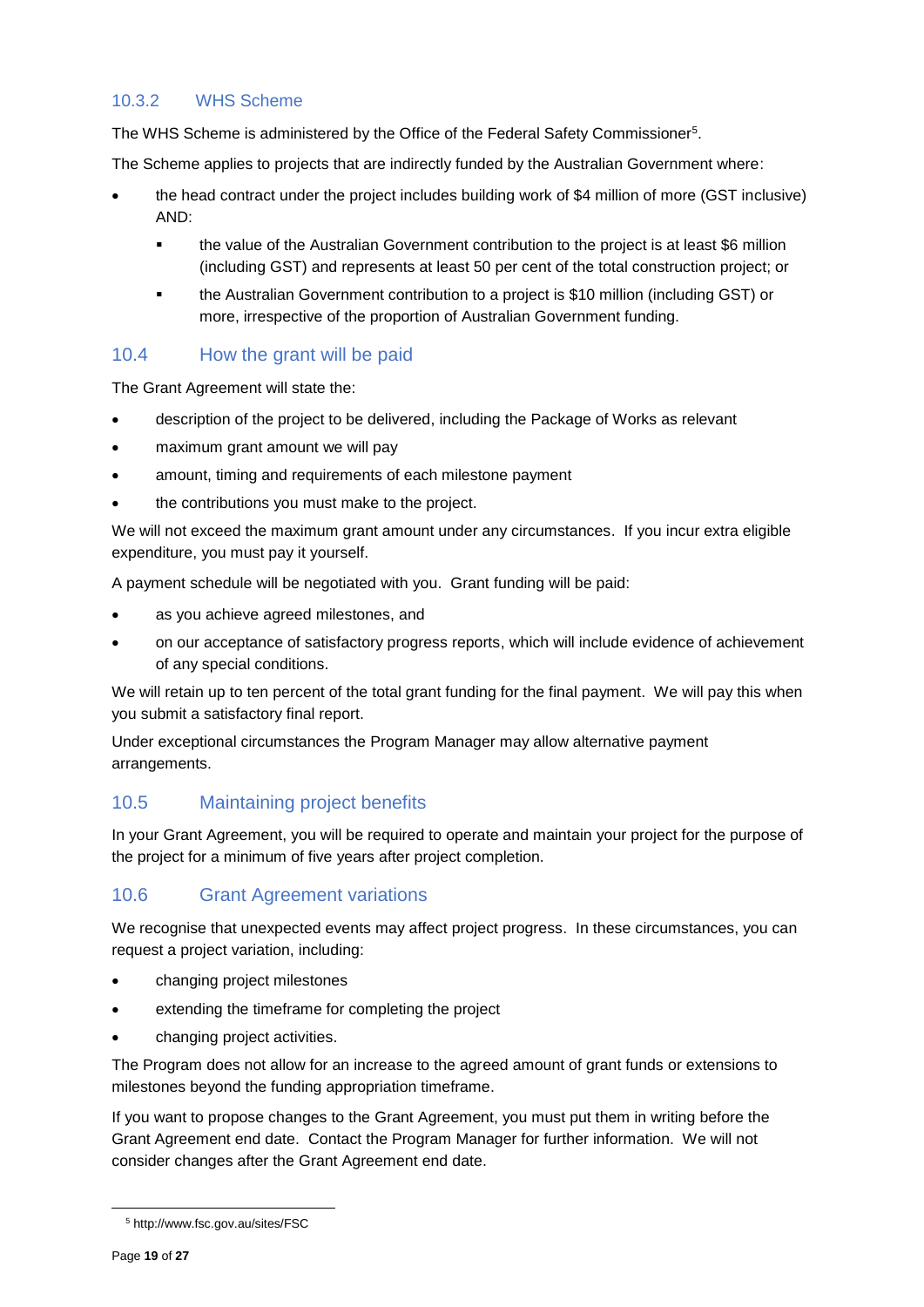You should not assume that a variation request will be successful. We will consider your request based on factors such as:

- how it affects the project outcome
- consistency with the Program policy objective and any relevant policies of the Department
- changes to the timing of grant payments
- availability of Program funds.

### **11. Announcement of grants**

Once your Grant Agreement is executed, your grant will be listed on the GrantConnect website at [www.grants.gov.au](http://www.grants.gov.au/) within 21 days after the date of effect as required by Section 5.3 of the *CGRGs. \*

### **12. Delivery of grant activities**

#### 12.1 Your responsibilities

You must submit progress and financial reports in line with the timeframes in the [Grant Agreement.](file://///prod.protected.ind/User/user03/LLau2/insert%20link%20here) We will provide sample templates for these reports. We will remind you of your reporting obligations before a report is due. We will expect you to report on:

- progress against agreed project milestones
- unforeseen risks and time delays
- additional contributions
- eligible expenditure of grant funds.

You will also be responsible for:

- meeting the terms and conditions of the Grant Agreement and managing the activity efficiently and effectively
- complying with record keeping, reporting and acquittal requirements as set out in the Grant Agreement
- participating in a grant program evaluation as specified in the Grant Agreement.

#### 12.2 Our responsibilities

#### We will:

- meet the terms and conditions set out in the Grant Agreement
- provide timely administration of the grant
- evaluate the grantee's performance.

We will monitor the progress of your project by assessing the reports you submit and may conduct site visits to confirm details of your reports if necessary. Occasionally we may need to re-examine claims, seek further information or request an independent audit of claims and payments.

#### 12.2.1 Progress report

Progress reports must:

- include the evidence showing you have completed the agreed project activities
- show the total expenditure incurred to achieve the milestone
- identify unforeseen risks and time delays and strategies to address these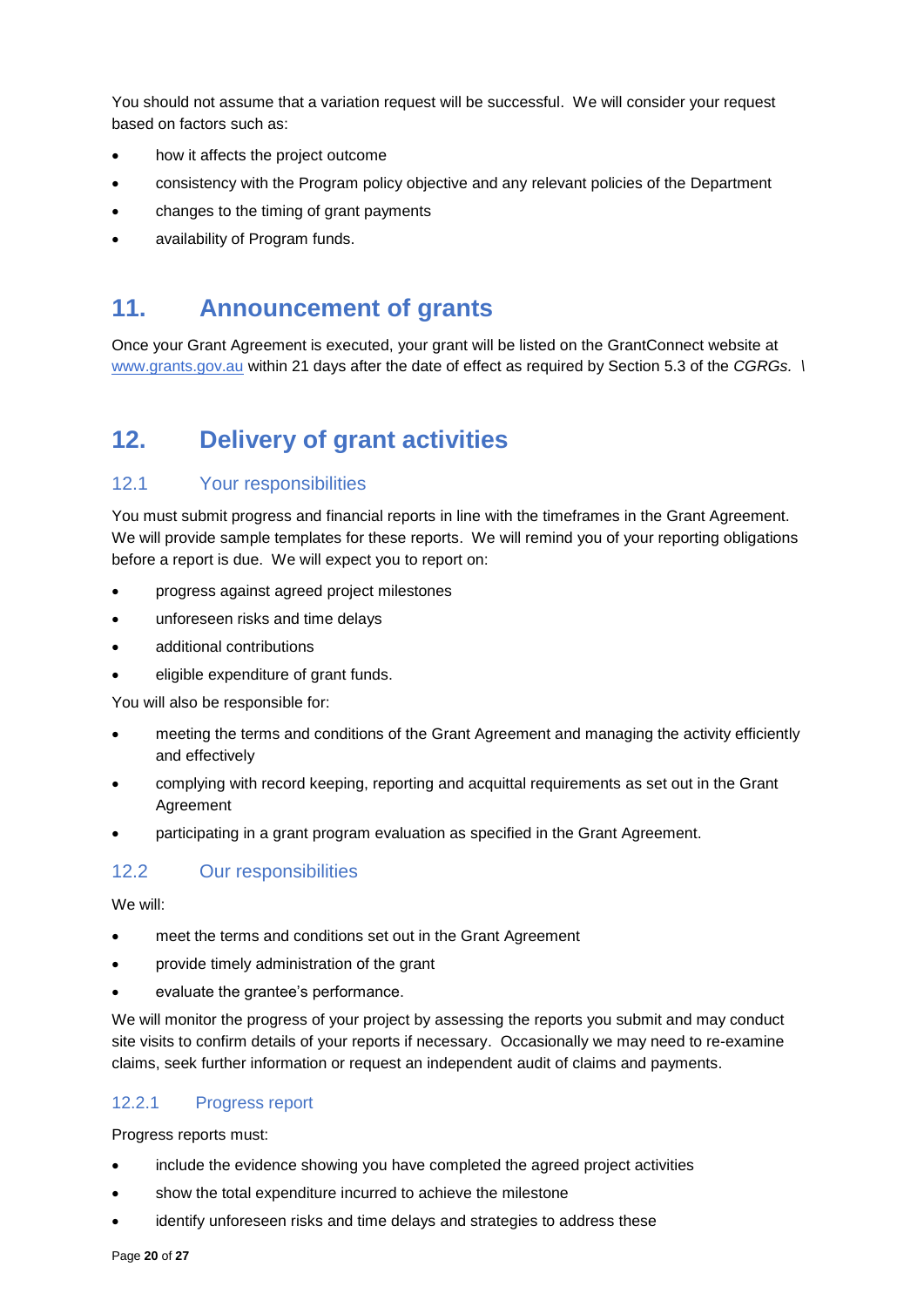be submitted within four weeks of the milestone due date or completing a milestone (you can submit reports ahead of time if you have completed the milestone).

We will only make grant payments after we receive satisfactory progress reports.

Before any payment can be made, successful applicants will be required to provide a tax invoice for the amount (GST exclusive) of the payment.

When you complete the project, you must submit a completion report.

#### 12.2.2 Completion report

Completion reports must:

- include the agreed evidence as specified in the Grant Agreement
- provide an audited financial statement of project expenditure
- include an evaluation of the project, including the outcomes achieved
- be submitted within three months of completing the project.

Before final payment can be made, successful applicants will be required to provide a tax invoice for the amount (GST exclusive) of the payment.

#### 12.2.3 Ad hoc reports

We may ask you for ad-hoc reports on your project. These may include reports to confirm progress, or to explain any significant delays or difficulties in completing the project.

#### 12.3 Grant payments and GST

Payments will be made as set out in the Grant Agreement.

In accordance with subsection 9-17(3) of the A New Tax System (Goods and Services Tax) Act 1999 (Cth), payments made by a government-related entity to another government-related entity do not attract GST.

In accordance with the terms of Australian Taxation Office ruling GSTR 2012/2, if payments to other entities who are registered or required to be registered for GST with the Australian Taxation Office are payments in consideration for a taxable supply, those payments will attract a GST component.

When we make your grant payments we will provide you with a recipient created tax invoice (RCTI).

If you receive a grant, you should consider speaking to a tax advisor about the effect of receiving a grant before you enter into a Grant Agreement. You can also visit the Australian Taxation Office website at [www.ato.gov.au](http://www.ato.gov.au/) for more information.

We do not provide advice on tax implications of grants.

#### 12.4 Compliance visits

We may visit the project during the project period to review your compliance with the Grant Agreement. We may also inspect the records you are required to keep under the Grant Agreement. We will provide you with reasonable notice of any compliance visit.

#### 12.5 Keeping us informed

You should let us know if anything is likely to affect your project or organisation.

We need to know of any key changes to your organisation or its business activities, particularly if they affect your ability to complete your project, carry on business and pay debts.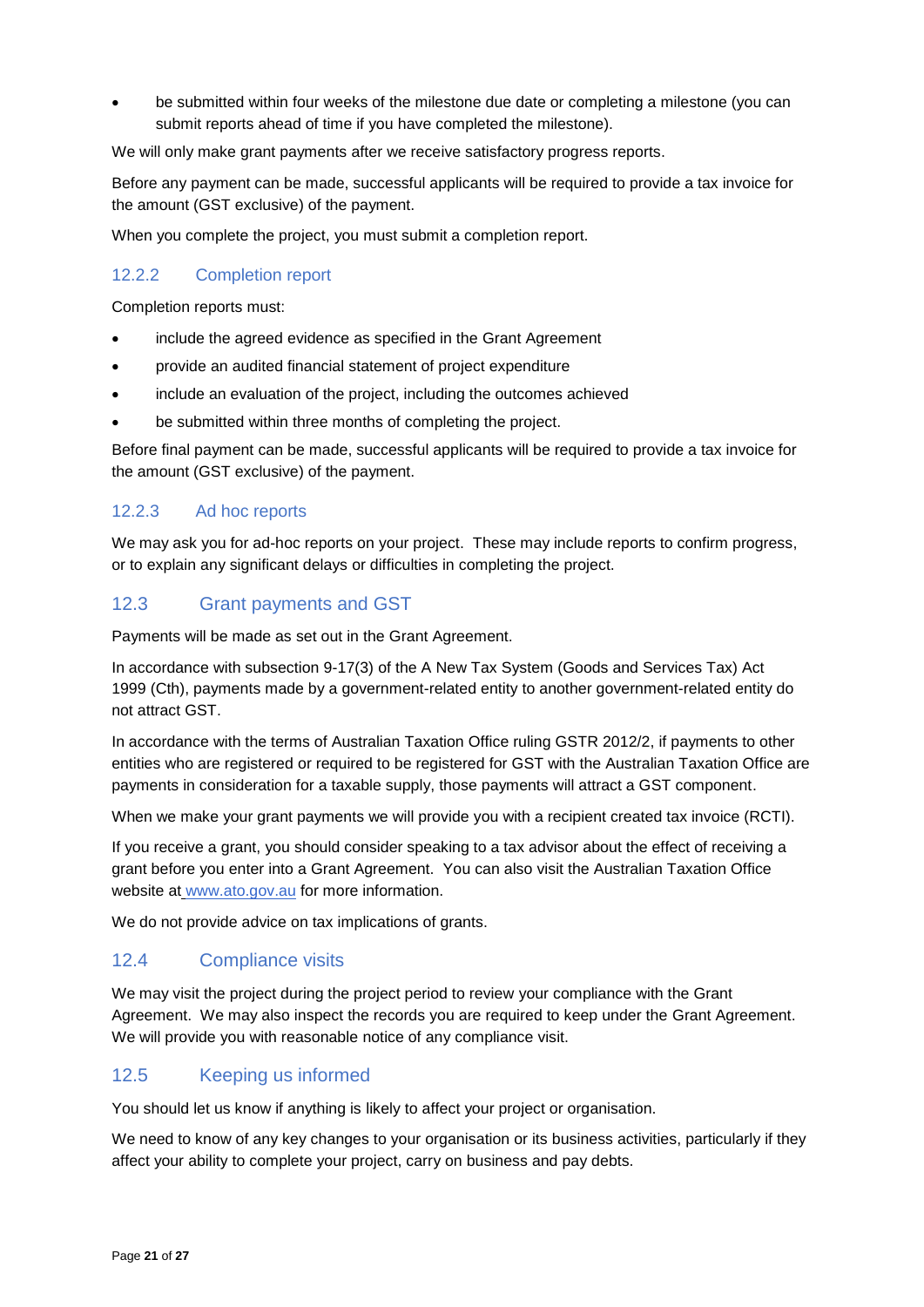You must also inform us of any changes to your:

- name
- addresses
- nominated contact details
- bank account details.

If you become aware of a breach of terms and conditions under the Grant Agreement you must contact us immediately.

#### 12.6 Evaluation

We will evaluate the Program to measure how well the outcomes and objectives have been achieved. Your Grant Agreement requires you to provide information to help with this evaluation.

#### 12.7 Acknowledgement and publicity

We will also require you to notify us of events relating to your project and provide opportunity for the Minister or their representative to attend. These requirements are clearly identified in the Grant Agreement.

#### 12.8 Branding and Recognition

Successful applicants will be required to comply with a range of branding and recognition requirements. These requirements are clearly identified in the Grant Agreement and guidance is provided on our website at [www.regional.gov.au.](http://www.regional.gov.au/)

### **13. Probity**

The Australian Government will make sure that the Program process is fair, according to the published guidelines, incorporates appropriate safeguards against fraud, unlawful activities and other inappropriate conduct and is consistent with the CGRGs.

**Note:** These guidelines may be changed from time-to-time by us. When this happens the revised guidelines will be published on the GrantConnect website at [www.grants.gov.au.](http://www.grants.gov.au/)

#### 13.1 Complaints process

The Department's Complaints Management procedures apply to complaints about the Program. All complaints about a grant process must be lodged in writing by either:

- using the online feedback and complaints form at [https://infrastructure.gov.au/utilities/feedback.aspx;](https://infrastructure.gov.au/utilities/feedback.aspx)
- email to: [clientservice@infrastructure.gov.au;](mailto:clientservice@infrastructure.gov.au)
- mail to: Director, Governance Section Department of Infrastructure, Regional Development and Cities GPO Box 594 CANBERRA ACT 2601

Any questions you have about grant decisions for the Program should be sent to [rgf@regional.gov.au.](mailto:rgf@regional.gov.au)

If you do not agree with the way we have handled your complaint, you may complain to the Commonwealth Ombudsman. The Ombudsman will not usually look into a complaint unless the matter has first been raised directly with us.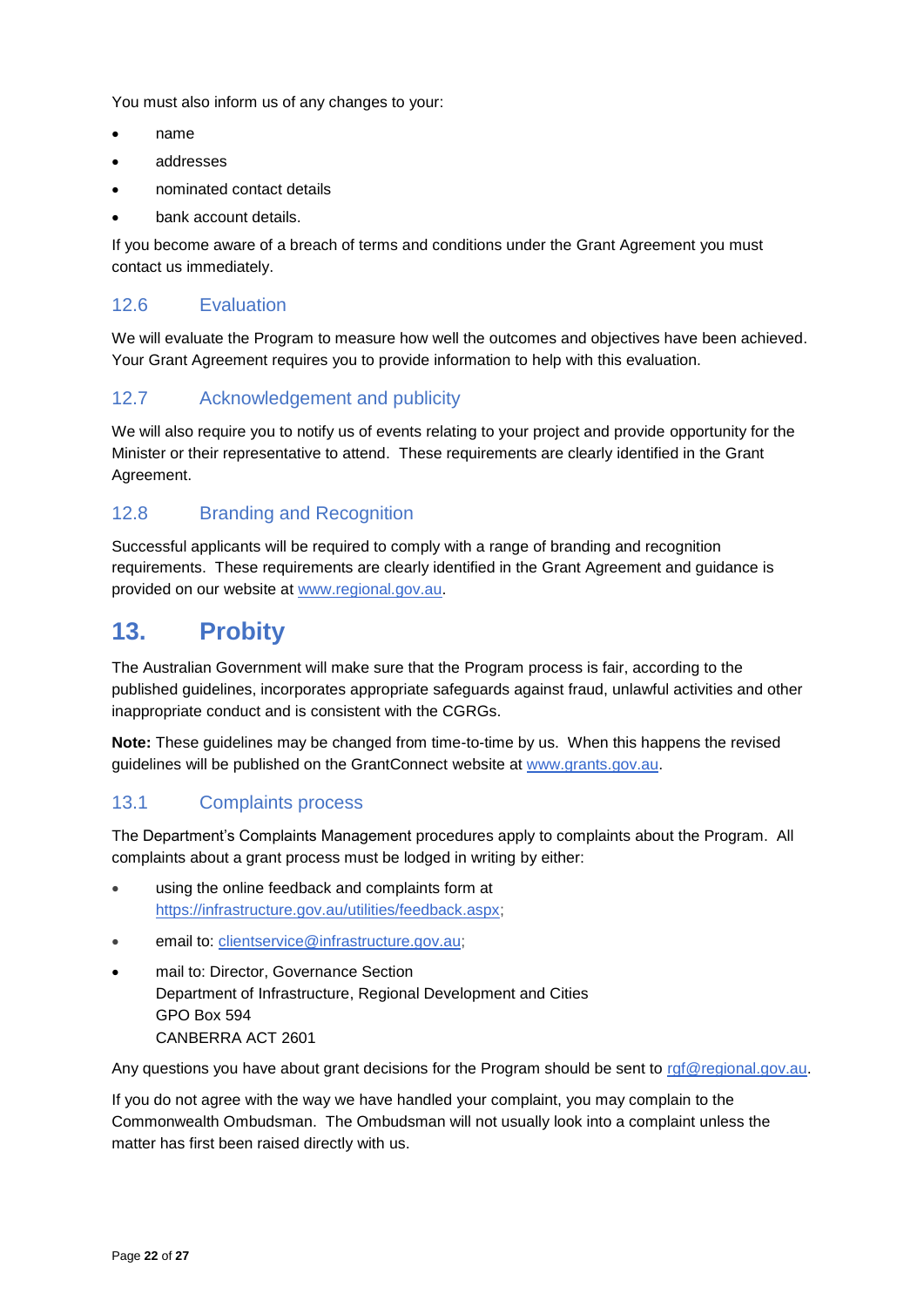The Commonwealth Ombudsman can be contacted on:

Phone (Toll free): 1300 362 072 Email: [ombudsman@ombudsman.gov.au](mailto:ombudsman@ombudsman.gov.au) Website: [www.ombudsman.gov.au](http://www.ombudsman.gov.au/)

#### 13.2 Conflict of interest

Any conflicts of interest could affect the performance of the grant. There may be a [conflict of interest,](http://www.apsc.gov.au/publications-and-media/current-publications/aps-values-and-code-of-conduct-in-practice/conflict-of-interest) or perceived conflict of interest, if our staff, any member of a committee or advisor and/or you or any of your personnel:

- has a professional, commercial or personal relationship with a party who is able to influence the application selection process, such as an Australian Government officer
- has a relationship with, or in, an organisation, which is likely to interfere with or restrict the applicant from carrying out the proposed activities fairly and independently or
- has a relationship with, or interest in, an organisation from which they will receive personal gain because the organisation receives funding under the Program.

You will be asked to declare, as part of your application, any perceived or existing conflicts of interest or that, to the best of your knowledge, there is no conflict of interest.

If you later identify that there is an actual, apparent, or potential conflict of interest or that one might arise in relation to a grant application, you must inform us in writing immediately. Committee members and other officials including the decision maker must also declare any conflicts of interest.

The Program Manager will be made aware of any conflicts of interest and will handle them as set out in Australian Government policies and procedures. Conflicts of interest for Australian Government staff will be handled as set out in the Australian Public Service Code of Conduct (Section 13(7)) of the Public Service Act 1999. We publish our conflict of interest policy on the Australian Public Service Commission website.

### 13.3 Privacy: confidentiality and protection of personal information

We treat your personal information according to the 13 Australian Privacy Principles and the *Privacy Act 1988*. This includes letting you know:

- what personal information we collect
- why we collect your personal information
- who we give your personal information to.

You are required, as part of your application, to declare your ability to comply with the *[Privacy Act](http://www.comlaw.gov.au/Details/C2014C00757)  [1988,](http://www.comlaw.gov.au/Details/C2014C00757)* including the Australian Privacy Principles and impose the same privacy obligations on any subcontractors you engage to assist with the activity. You must ask for the Australian Government's consent in writing before disclosing confidential information.

Your personal information can only be disclosed to someone else if you are given reasonable notice of the disclosure; where disclosure is authorised or required by law or is reasonably necessary for the enforcement of the criminal law; if it will prevent or lessen a serious and imminent threat to a person's life or health; or if you have consented to the disclosure.

The Australian Government may also use and disclose information about grant applicants and grant recipients under the Program in any other Australian Government business or function. This includes giving information to the Australian Taxation Office for compliance purposes.

We may reveal confidential information to:

 employees and contractors of our department or other Commonwealth agencies to help us manage the Program effectively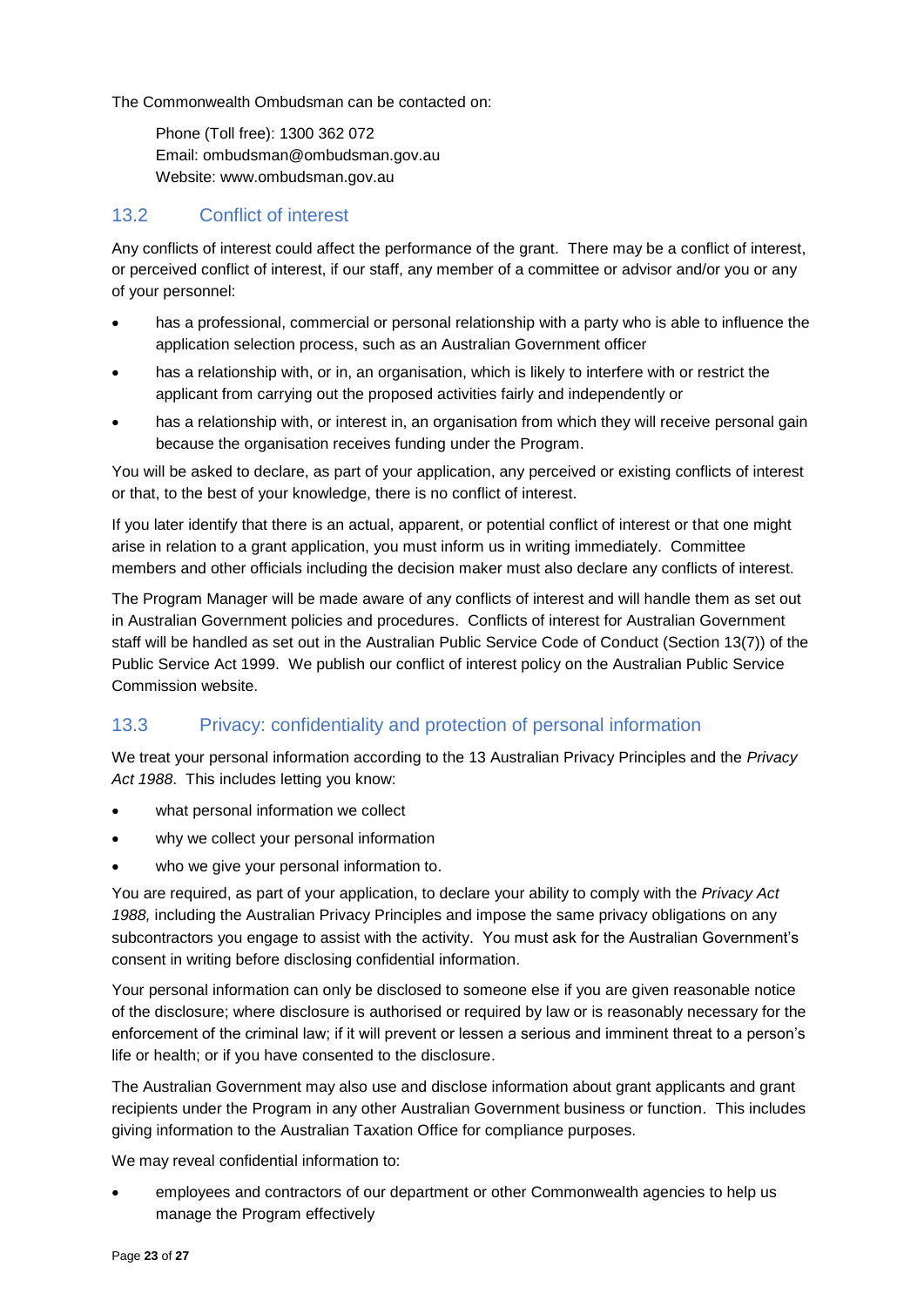- employees and contractors of our department so we can research, assess, monitor and analyse our programs and activities
- employees and contractors of other Commonwealth agencies for any purposes, including government administration, research or service delivery
- other Commonwealth, State, Territory or local government agencies in program reports and consultations
- the Auditor-General, Ombudsman or Privacy Commissioner
- the responsible Minister or Parliamentary Secretary
- a House or a Committee of the Australian Parliament.

We may share the information you give us with other Commonwealth agencies for any purposes including government administration, research or service delivery and according to Australian laws, including the:

- Public Service Act 1999
- Public Service Regulations 1999
- Public Governance, Performance and Accountability Act 2013
- Privacy Act 1988
- Crimes Act 1914
- Criminal Code Act 1995

We will treat the information you give us as sensitive and therefore confidential if it meets all of the four conditions below:

- 1. you clearly identify the information as confidential and explain why we should treat it as confidential
- 2. the information is commercially sensitive
- 3. revealing the information would cause unreasonable harm to you or someone else
- 4. you provide the information with an understanding that it will stay confidential.

The Grant Agreement will include any specific requirements about special categories of information collected, created or held under the Grant Agreement.

#### 13.4 Freedom of information

All documents in the possession of the Australian Government, including those about the Program, are subject to the Freedom of Information Act 1982 (FOI Act).

The purpose of the FOI Act is to give members of the public rights of access to information held by the Australian Government and its entities. Under the FOI Act, members of the public can seek access to documents held by the Australian Government. This right of access is limited only by the exceptions and exemptions necessary to protect essential public interests and private and business affairs of persons in respect of whom the information relates.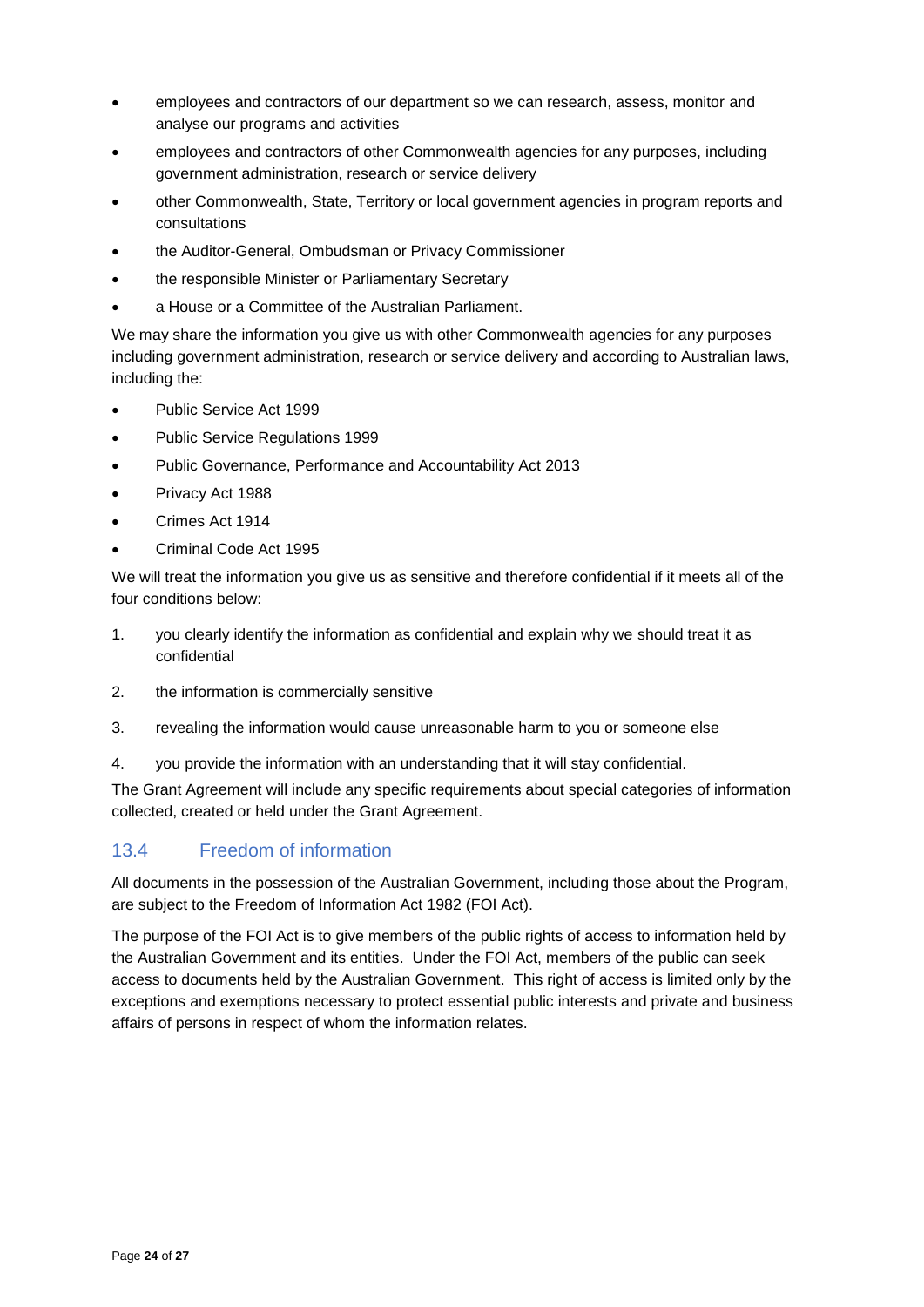All Freedom of Information requests must be referred to the Freedom of Information Coordinator in writing.

By mail: Freedom of Information Coordinator Department of Infrastructure, Regional Development and Cities GPO Box 594 CANBERRA ACT 2601 Tel: (02) 6274 6495 Fax: (02) 6275 1347

By email: FOI@infrastructure.gov.au

## **14. Enquiries and feedback**

For further information or clarification, you can contact us on 1800 044 938 or at rgf@regional.gov.au.

We may publish de-identified questions you ask us with our answer on our website as Frequently Asked Questions.

You can also contact the Commonwealth Ombudsman<sup>6</sup> with a complaint (call 1300 362 072). There is no fee for making a complaint, and the Ombudsman may conduct an independent investigation.

-

<sup>6</sup> http://www.ombudsman.gov.au/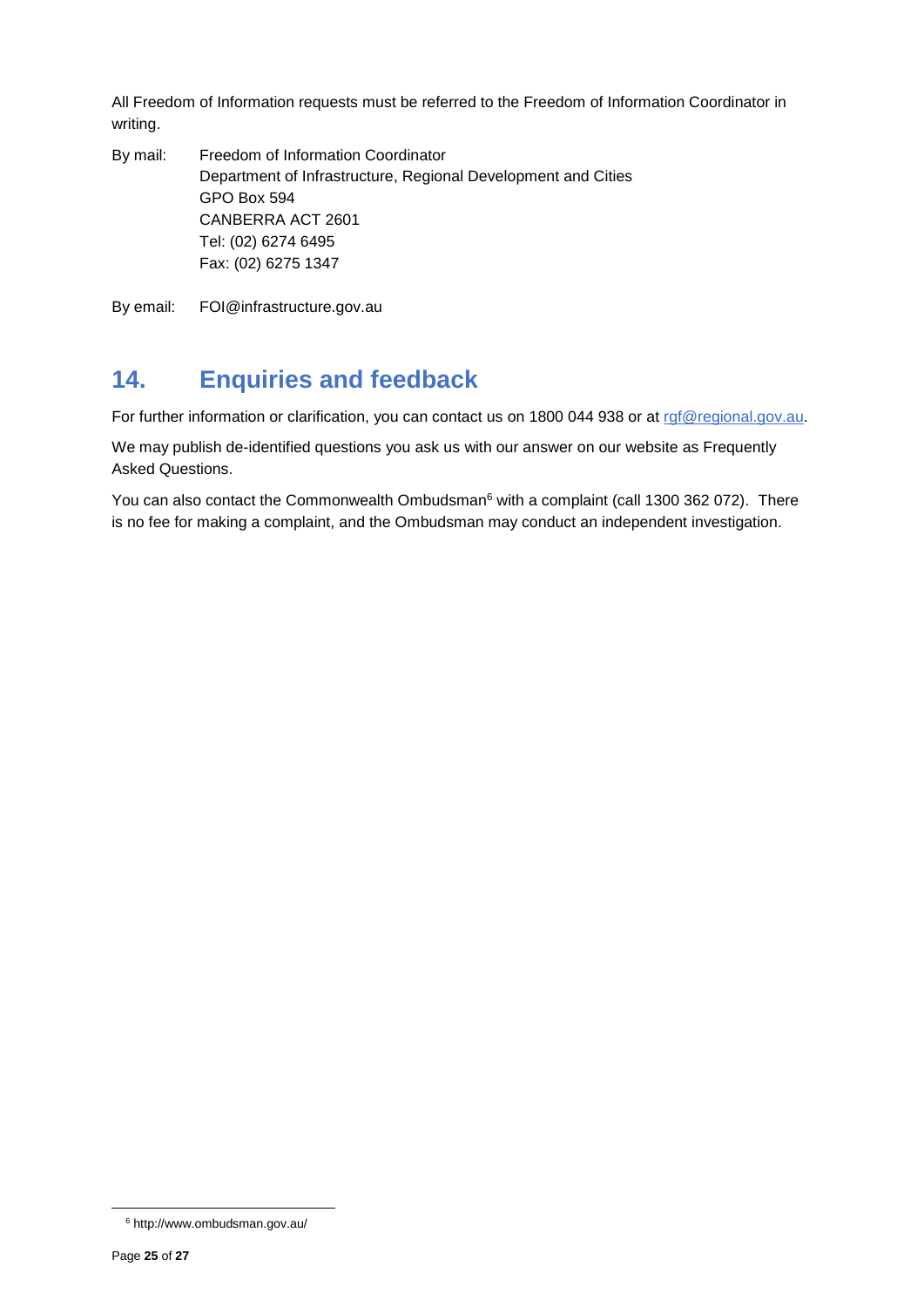## **Appendix A. Definitions of key terms**

| <b>Term</b>                  | <b>Definition</b>                                                                                                                                                                                                                                                                                         |
|------------------------------|-----------------------------------------------------------------------------------------------------------------------------------------------------------------------------------------------------------------------------------------------------------------------------------------------------------|
| Application form             | The document issued by a Program Delegate that applicants use<br>to apply for funding under the Program.                                                                                                                                                                                                  |
| <b>Approved Auditor</b>      | means a person who is:<br>registered as a company auditor under the Corporations Act<br>а.<br>2001 (Cth) or an appropriately qualified member of the<br>Institute of Chartered Accountants in Australia or of CPA<br>Australia;                                                                           |
|                              | not a principal, member, shareholder, officer, agent,<br>b.<br>subcontractor, employee or related entity of the Recipient or<br>of a related body corporate (the terms 'related entity' and<br>'related body corporate' have the same meaning as in<br>section 9 of the Corporations Act 2001 (Cth)); and |
|                              | not the Recipient's Qualified Accountant                                                                                                                                                                                                                                                                  |
| Conflict of Interest         | The exercise of a power or making of a decision by a person in a<br>way that may be, or may be perceived to be, influenced by either<br>a material personal interest (whether financial or non-financial) or<br>a material personal association.                                                          |
| Department                   | The Department of Infrastructure, Regional Development and<br><b>Cities</b>                                                                                                                                                                                                                               |
| Eligible application         | An application or proposal for grant funding under the Program<br>that a Program Delegate has determined meets the eligibility<br>requirements in accordance with these guidelines.                                                                                                                       |
| Eligible Applicant           | An entity that meets the requirements of section 7.2 and has<br>submitted an Initial Application or Full Business Case.                                                                                                                                                                                   |
| Eligible activities          | The activities undertaken by a successful applicant in relation to<br>a project that are eligible for funding support. This is decided by<br>the Program Delegate in accordance with these guidelines and<br>the Grant Agreement.                                                                         |
| Initial Application          | Method of showing your interest in applying for this grant, to allow<br>Australian Government consideration under Stage One of the<br>Assessment process.                                                                                                                                                 |
| <b>Grant Agreement</b>       | A legally binding contract between the Commonwealth and a<br>successful applicant for grant funding.                                                                                                                                                                                                      |
| <b>Full Business Case</b>    | Method of providing project and proponent information for this<br>grant, to allow Australian Government approval under Stage Two<br>of the Assessment process.                                                                                                                                            |
| Grant funding or grant funds | The funding made available by the Commonwealth to successful<br>applicants under the Program.                                                                                                                                                                                                             |
| Infrastructure               | Physical structures and facilities (e.g. buildings, roads, power<br>supplies) needed for the operation of a community.                                                                                                                                                                                    |